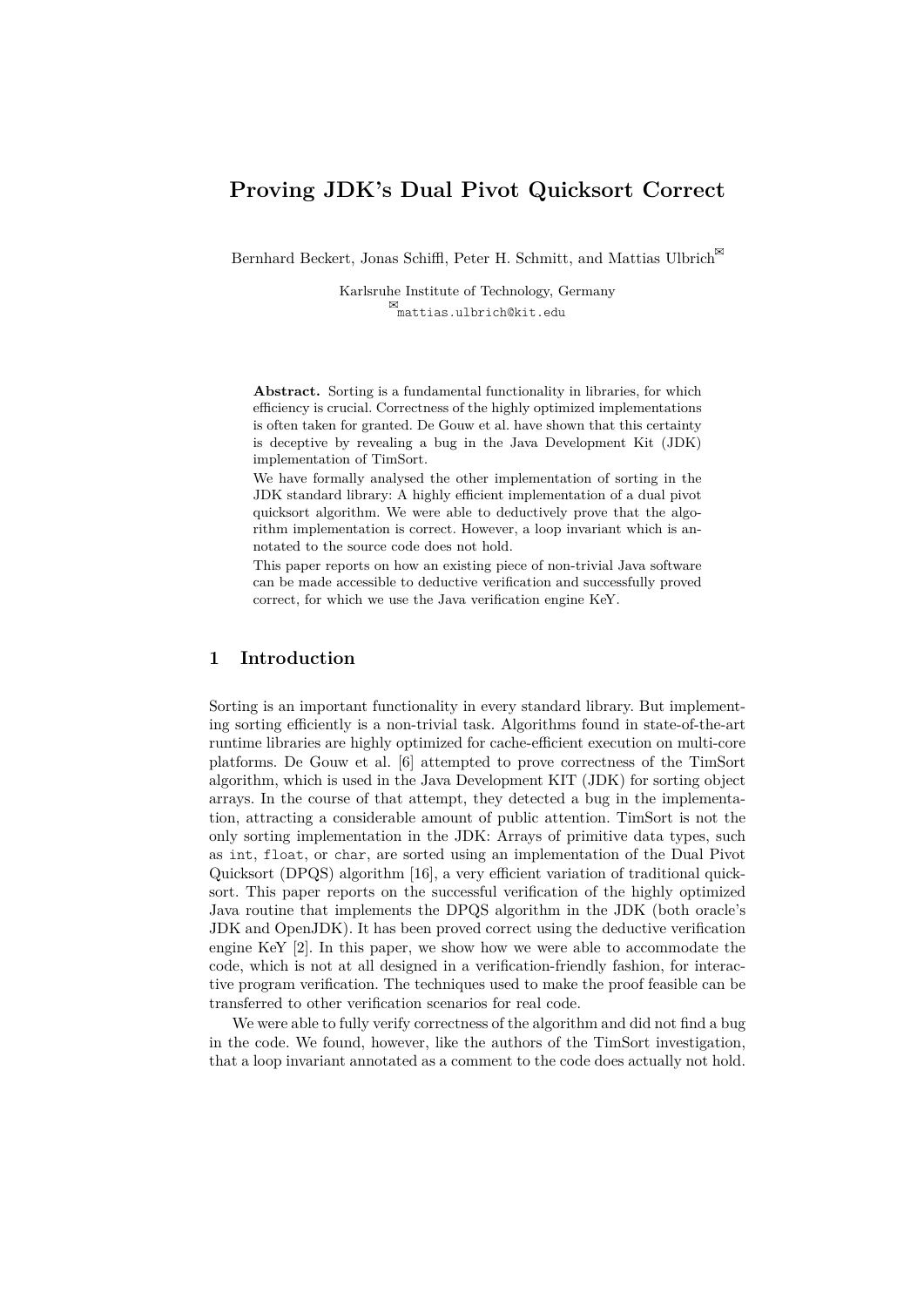*Contributions.* We present a mechanised formal proof that the dual pivot quicksort implementation used in the JDK *does* sort an array in ascending order. This consists of proving two properties: The resulting array is sorted, and it is a permutation of the original input. In the course of the verification, lemmas about array permutations have been identified, formulated and proved correct. These can also be used, e.g., for the verification of other permutation-based sorting implementations. Moreover, the paper lists refactoring mechanisms which maintain the semantics of a program but make it more accessible to formal verification.

*Structure of the paper.* First we present the algorithm and its implementation (Section 2) and the employed technologies – the Java Modeling Language and the KeY system (Section 3). Then, in the main part of the paper, we describe the specification and report on how the program was made more accessible to the KeY tool and how it was proven correct (Section 4). The required effort for the specification and verification is discussed in Section 5. In Section 6, we discuss our discovery of an invariant contained as comment in the implementation that is not always satisfied by the code. We draw conclusions in Section 7.

*Related work.* We did not find many publications, let alone high profile publications, specifically on formal machine-assisted verification of efficient sorting implementations. But, what we found shows a marked line of development in sorting algorithm verification that parallels the development in the field of program verification in general. Before 2000, subsets or even idealized versions of programming languages were targeted and machine support was mostly restricted to proof checking. The verification of merge sort by Black et al. [3] may serve as an example. A next stage was reached by using an interactive verification system to verify single-thread programs in a real programming language, but written by the people doing the verification. An example is the verification of a counting sort and radix sort program [5]. Another kind of programs written for verification uses a programming language designed for this purpose. As described in a lab report [1], a whole array of sorting programs (selection, bubble, insertion, and quick sort) written in Dafny are proved correct; Leino and Lucio [11] report on the verification of merge sort in Dafny. In the final and challenging stage, programs are verified as they are implemented and employed by a great number of users, as has been done in the much acclaimed paper by de Gouw et al. [6]. One should notice, however, that only normal termination of the TimSort program was analysed.

## **2 Dual Pivot Quicksort**

## **2.1 The Abstract Algorithm**

While the worst-case runtime complexity of comparison-based sorting algorithms is known to be in the class  $\mathcal{O}(n \log(n))$ , there have been numerous attempts to reduce their "practical" complexity. In 2009, Vladimir Yaroslavskiy [16] suggested a variation of the quicksort algorithm [7] that uses two pivot elements. In conventional quicksort, one element  $-$  the pivot  $-$  of the array is chosen, and the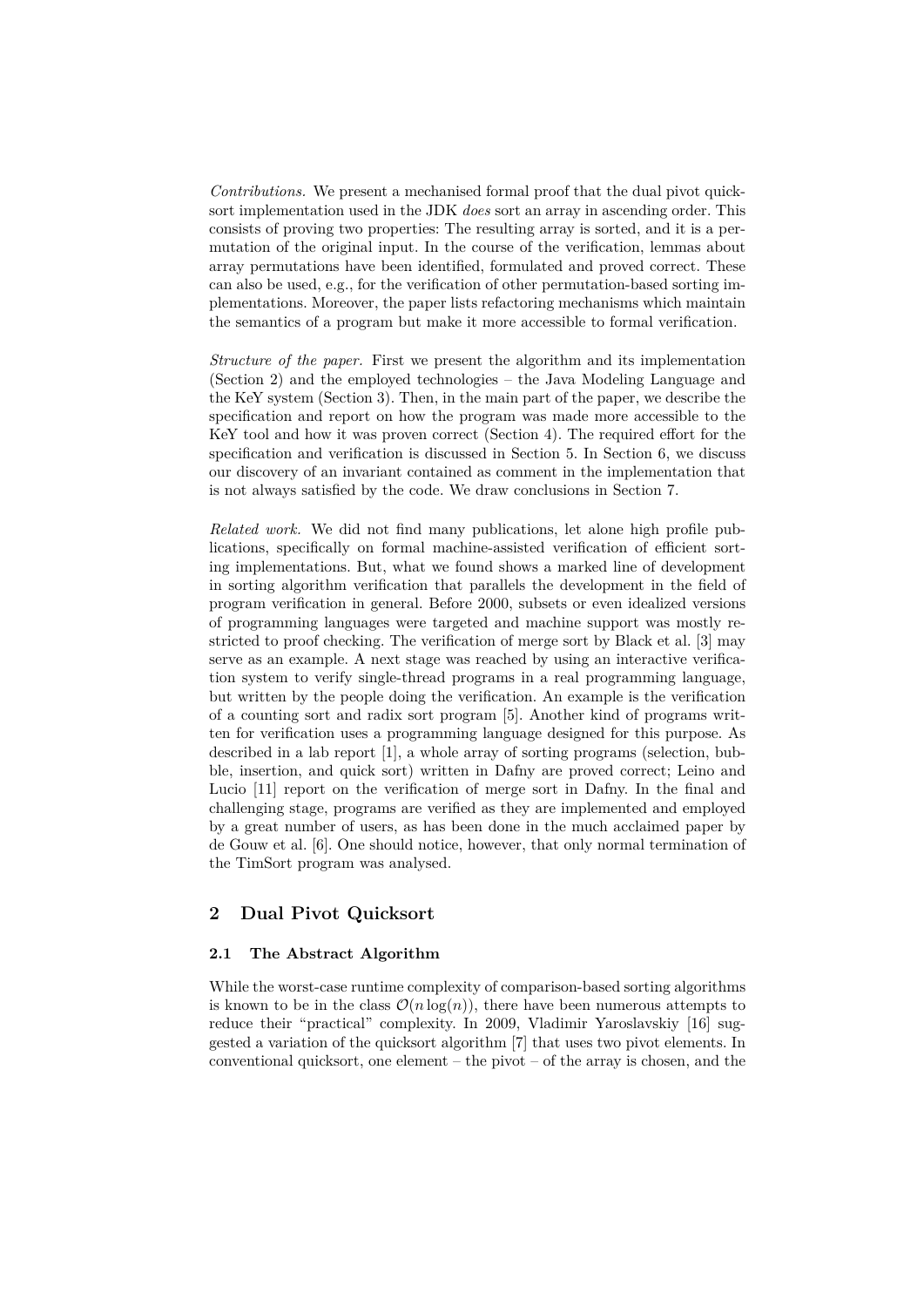

**Fig. 1.** Illustration of a dual pivot partition

array elements are rearranged into two sections according to how they compare against the pivot. In the dual pivot variant, the partition separates the elements into the three sections according to their comparison against both pivots. Figure 1 exemplarily illustrates the arrangement of the array elements after the partitioning step. The pivot elements are shown as hatched bars. The first part (green in the figure) contains all elements smaller than the smaller pivot element, the middle part (blue) contains all elements between the pivots (inclusively), and the third part (red) consists of all elements greater than the larger pivot. The algorithm proceeds by sorting the three parts recursively by the same principle.

Extensive benchmarking gave empirical evidence that dual pivot sorting performs substantially better on the Java VM than the originally supplied sorting algorithms. This led to the adoption of Yaroslavskiy's Dual Pivot Quicksort implementation as the OpenJDK 7 standard sorting function for primitive data type arrays in 2011. Conclusive explanations for its superior performance appear to be surprisingly hard to find, but evidence points to cache effects [9]. Wild et al. [15] conclude: *"The efficiency of Yaroslavskiy's algorithm in practice is caused by advanced features of modern processors. In models that assign constant cost contributions to single instructions – i.e., locality of memory accesses and instruction pipelining are ignored – classic Quicksort is more efficient."*

#### **2.2 JDK's Implementation**

Like many modern programming languages, the standard library of Java uses a portfolio of various sorting algorithms in different contexts. The standard sorting algorithm for object arrays in general is TimSort, an optimized version of merge sort. Calling sort() for a primitive data type array, however, leads to the Dual Pivot Quicksort class.

This class, consisting of more than 3000 lines of code, makes use of no less than four different algorithms: Merge sort, insertion sort, counting sort, and quicksort. For the byte, char, or short data types, counting sort is used. Arrays of other primitive data types are sorted using merge sort if they are already partially sorted. For arrays with less than 47 entries, insertion sort is used – in spite of its worse average-case performance – to avoid the comparatively large overhead of quicksort or merge sort.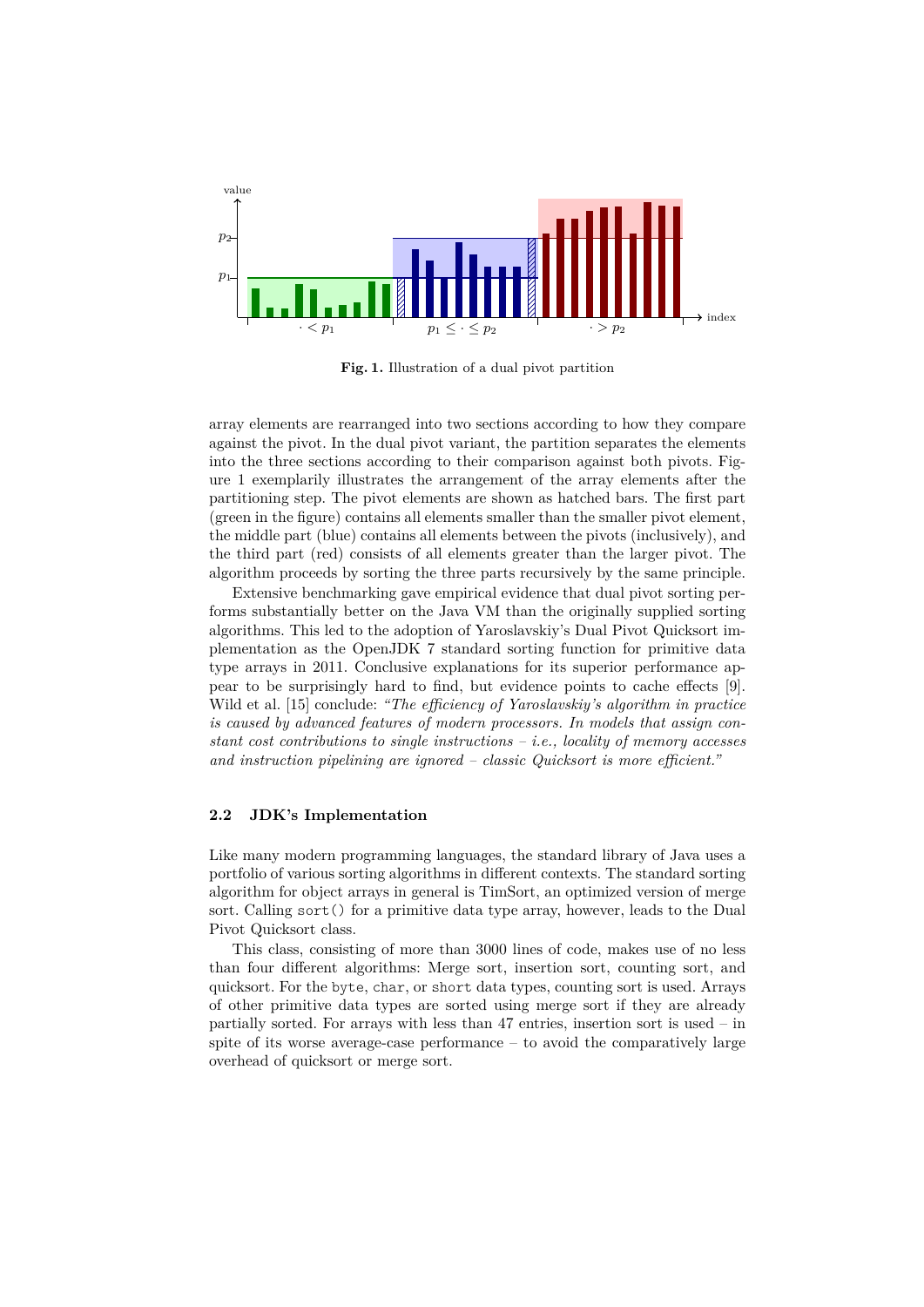In all other cases, quicksort is used (e.g., for large integer arrays that are not partially sorted). This "default" option is the subject of our correctness proof. The algorithm itself uses two different partitioning schemes. First, five elements are drawn evenly distributed from the array range and compared; if they are distinct, the range is partitioned with two pivot elements; otherwise, the classical single-pivot three-way partition introduced by Hoare [7] is applied.

The method realising the central part of dual-pivot sorting comprises some 340 lines of Java code containing many optimisations that make the code less comprehensible and more susceptible to oversights. One example of such an optimisation is the approximation of len / 7 by (len >> 3) + (len >> 6) + 1.

Our verification shows that despite these intricacies, the implementation correctly sorts its input. An indication for the fact that the algorithm is difficult to understand is a loop invariant added as a comment to the source code which is not always preserved by the implementation (see Sect. 6).

### **3 Background**

#### **3.1 Java Modeling Language**

The Java Modeling Language (JML) [10] is a behavioural interface specification language which follows the principle of design by contract. It is the de facto standard language for the formal specification of Java programs. JML specifications are added to the program source code as special comments beginning with  $/*@$ . An introductory tutorial to JML can be found in [8].

The language possesses several means for structuring data on more abstract levels, but also for a specification close to the implementation. JML allows to specify programs method-modularly, i.e., to describe (and later verify) the behaviour of each method individually. This keeps the complexity of the verification task down. In the design by contract philosophy, the structuring artefact is the *method contract* consisting of a precondition (requires), a postcondition condition (ensures) and a *framing clause* (assignable), that describes which part of the memory may be modified by the method's code.

All side-effect-free Java expressions may be used in specifications, in addition to specification-specific constructs like the implication connective ==>, or the quantifiers \forall and \exists. The expression (\forall *T* x;  $\phi$ ;  $\psi$ ) evaluates to true iff  $\psi$  is true for all elements of the type T that satisfy  $\phi$ . It is equivalent to (\forall *T* x;  $\phi \implies \psi$ ).

Besides the concept of method contracts, loop specifications are particularly important for this verification project. Loop specifications are comprised of a loop invariant (loop invariant), a termination measure or variant (decreases), and a loop framing clause (assignable). Moreover, JML supports *block contracts*, i.e., the specification of (non-loop) statement blocks with local postconditions (ensures).

JML is exception- and termination-aware, and we annotated all methods as "normal behavior" indicating that they are expected to terminate normally when called with a satisfied precondition.

The JML dialect that we consider in this work has a built-in data type \seq for finite sequences (of values or object references). We also make use of an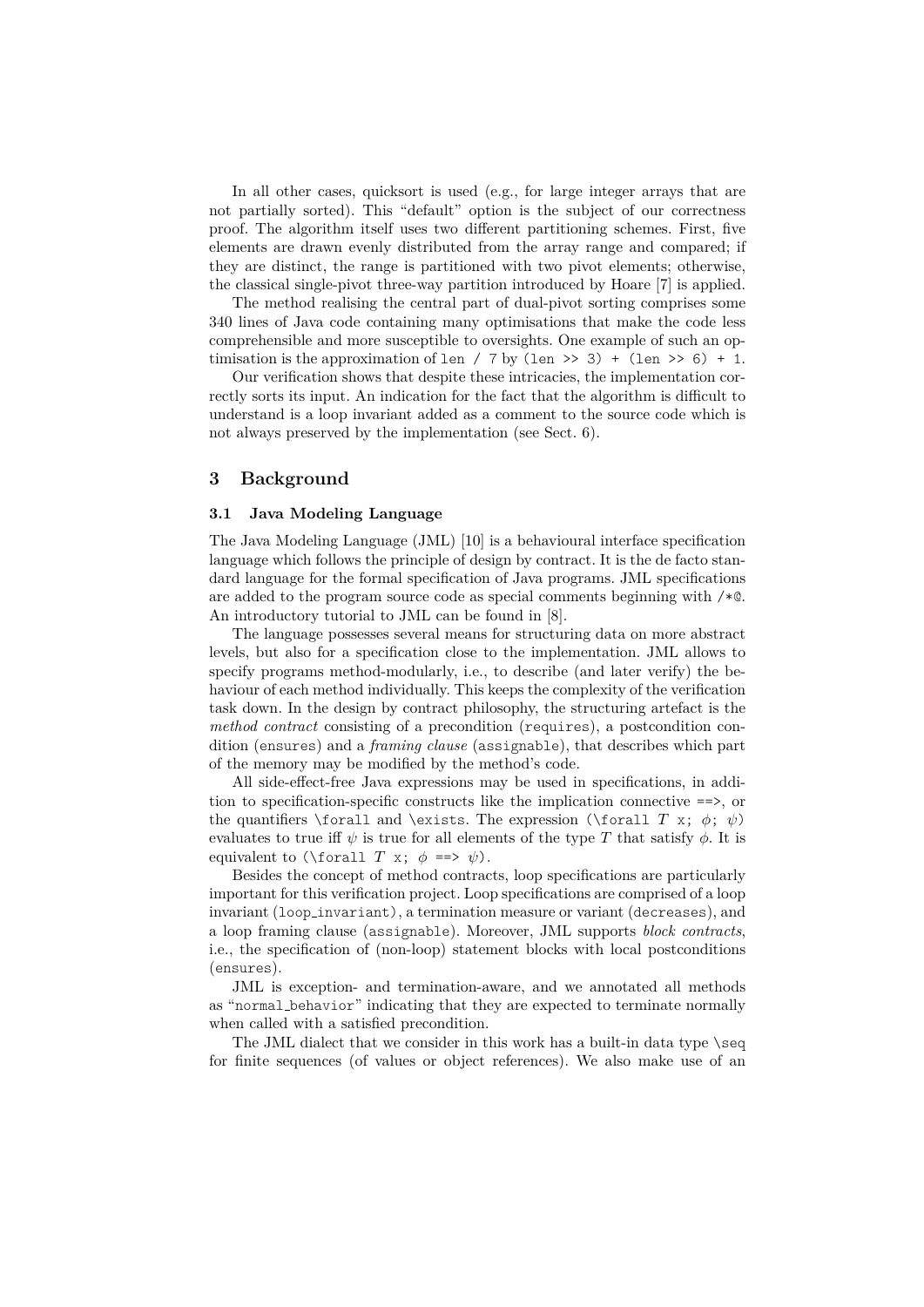extension to JML that allows marking specification clauses as "free" meaning that they can be assumed to be true without proving them. We used this feature to re-use previously verified program properties without re-proving them.

#### **3.2 The Program Verification System KeY**

KeY is an interactive theorem prover for verifying the correctness of Java programs w.r.t. their formal JML specifications. The KeY tool is available at the site www.key-project.org; more information may be found in the KeY Book [2].

KeY is designed as an interactive tool but has a powerful built in automatic verification engine which can solve many proof obligations automatically. Moreover, state of the art satisfiability modulo theories (SMT) solvers can be called to discharge verification conditions. User interaction is relevant for the most important decision points within the course of a proof, which include quantifier instantiation, definition expansion, or reconfiguration of the strategy.

KeY uses a program logic called Java Dynamic Logic and a sequent calculus for that logic, which follows the verification principle of symbolic execution.

The JML data type of sequences has its logical counterpart in the theory of sequences in KeY [14]. For the verification of dual-pivot quicksort, the abstract data type of sequences is used to abstract from arrays. This is important for verification, as Java arrays are objects on the heap, which makes them susceptible to effects like aliasing.

KeY usually treats integral primitive data types as unbounded mathematical integers. Yet, it also supports the bounded bitvector semantics of Java using modulo operations and overflow checks, but is less efficient in these modes. In some cases, bitvector-oriented proof obligations for loop-free code can be discharged easily by bounded verification engines, like CBMC [4], that encode the challenge as a SAT problem. Since recently CBMC also supports Java as input language.

### **4 Specification and Verification**

Usually, the first challenge of a verification endeavour is to come up with a suitable and concise specification. Sorting algorithms have the neat property that the top-level specification can be stated very concisely and comprehensibly, which is not the case for specifications in general.

The top-level specification for the sort method, which is the top-level method to be verified for our verification task, is shown in Listing 1. This JML specification covers the following aspects of the behaviour of the method sort:

- (a) On termination, the array is sorted in increasing order (lines 5– 7).
- (b) On termination, the array contains a permutation of the initial array content (line 8).
- (c) The implementation does not modify any existing memory location except the entries of the array (line 9).
- (d) The method always terminates (this is the default for JML if a diverges clause has not been specified).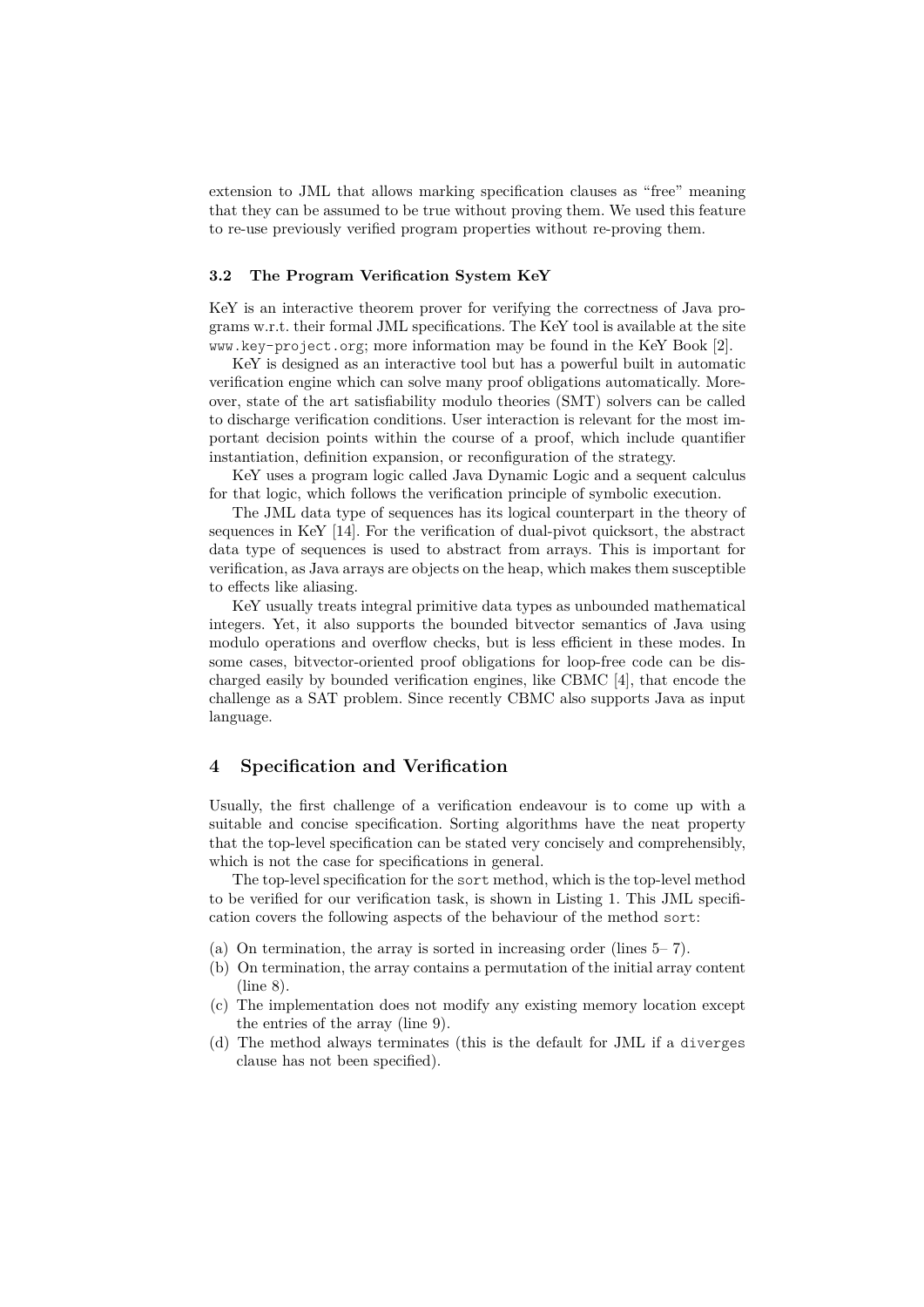```
Listing 1. Top-level specification of the sort() method
1 class DualPivotQuicksort {
2 // ...
\frac{2}{3}4 /*@ public normal_behavior
          C ensures (\forall int i; 0 \le i && i < a.length;<br>
0 \le i && i < a.length;
6 \frac{1}{7} (\forall int j; 0 < j && j < a.length;
\begin{align} 7 \qquad & \qquad 0 \qquad & \qquad i < j \implies a[i] < = a[j]\), \\ s \qquad & \qquad 0 \qquad \text{ensures } \setminus \text{seqPerm}(\text{array2seq}(a), \text{old}) \end{align}8 @ ensures \seqPerm(\array2seq(a), \old(\array2seq(a)));
9 @ assignable a[*];
10 @*11 void sort(int[] a) { ... }
12 }
```
(e) The method does not throw an exception. This is implied since the contract is declared normal\_behavior.

Stability of the sorting algorithm is not a relevant issue here as dual-pivot quicksort is applied only to arrays of primitive values.

More specification constructs have to be provided for the verification task, like invariants and contracts for helper methods. These are "auxiliary" specifications that guide the proof but are not part of the requirement specification.

## **4.1 Proof Management by Gentle Problem Adaptation**

The dual-pivot quicksort implementation to be verified is embedded into the portfolio solver of the JDK that is used to sort primitive values. In order to treat it with the formal verification tool KeY, we have slightly adapted the code to accommodate it to the style of programs that KeY can deal with comfortably.

Most importantly, our work focuses on the verification of the dual pivot implementation. The other sorting schemes from which the JDK's portfolio sorting mechanism may choose were not the main goal of this verification (for insights regarding the other schemes, see Sect. 6).

While we claim that we verified the actual JDK implementation, a few semantics-preserving refactorings were necessary to make the code accessible for verification with KeY. A few of these changes were due to the less-supported Java features, but more often they were needed due to a high complexity of the implementation:

- **–** Single-pivot quicksort and dual-pivot quicksort were treated as separate algorithms and encapsulated in separate classes. Part of the code for constructing the dual-pivot partition swaps all the elements with values equal to the pivots to the sides of the array range to be sorted, resulting in a three-way partition of this range, the structure of this part of the algorithm is very similar to the other two classes, and it was therefore encapsulated it in its own class as well.
- Bit shift operations like  $x \gg\gg k$  were replaced by a division  $x \neq 2^k$ , which is semantically equivalent when applied to non-negative values of x.
- **–** We extracted various code blocks into new private methods. Local variables became fields of the class. This is a semantics-preserving transformation for the sequential execution case (but it is no longer reentrant).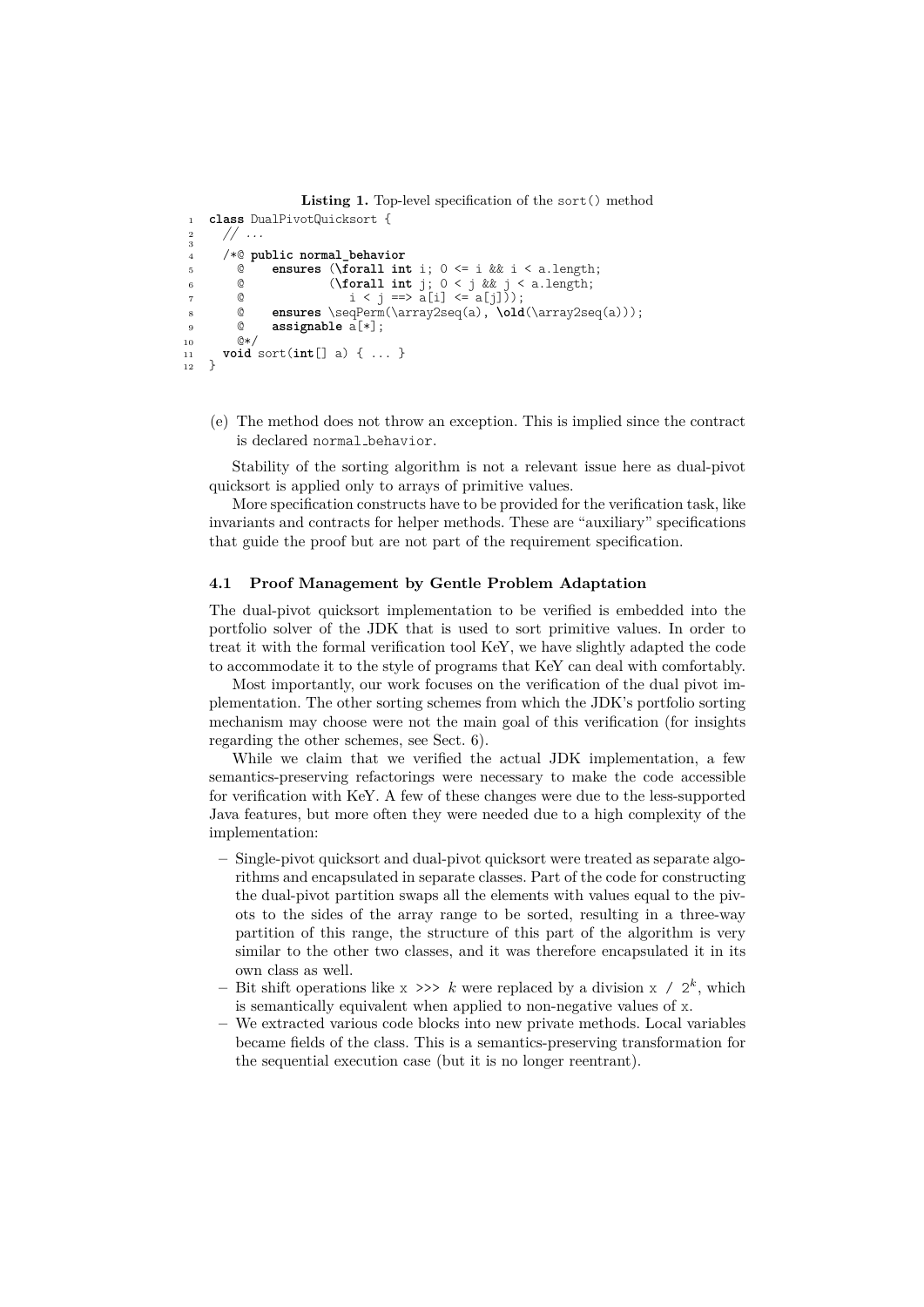```
Listing 2. Specification of the partitioning method split
 1 /*@ normal_behaviour
          2 @ requires right - left + 1 > 46 && 0 <= left && right < a.length;
 3 @ requires (\exists int x; left < x & x < right; a[x] < pivot1);<br>
@ requires (\exists int y; left < y & y < right; a[y] > pivot2);<br>
@ requires a[e1] < a[e2] & a[e2] < a[e3] & a[e4] & a[e4] < a[e5];<br>
@ requires a
 7 @ requires a[e2] == pivot1 && a[e4] == pivot2;
8 @ requires (\forall int i; 0 <= i && i < left; (\forall int j; left <= j && j < a.length; a[i] <= a[j]));
9 @ requires (\forall int i; 0 <= i && i <= right; (\forall int j; right < j && j < a.length; a[i] <= a[j]));
10 @ ensures (\forall int i; left <= i && i < less-1; a[i] < pivot1);
11 @ ensures a[less-1] == pivot1;
12 @ ensures (\forall int j; less <= j && j <= great; pivot1 <= a[j] && a[j] <= pivot2);<br>
13 @ ensures a[great+1] == pivot2;
13 @ ensures a[great+1] == pivot2;
14 @ ensures (\forall int l; great+1 < l && l <= right; a[l] > pivot2);
15 @ ensures left < less-1;
16 © ensures great < right-1;<br>17 © ensures (\forall int i; 0 <= i && i < left; (\forall int j; left <= j && j < a.length; a[i] <= a[j]));<br>18 © ensures (\forall int i; 0 <= i && i <= right; (\forall int j; right 
19 @ assignable less, great, a[left..right];
```

```
20 @*/
21 private static void split(int[] a, int left, int right, int pivot1, int pivot2) {...}
```
Breaking down the code into several methods allowed us to modularize the problem. Besides disentangling the different sorting algorithms, this reduced the complexity of the individual proof obligations.

The points in the code that suggested themselves for method extraction were the partitioning implementation, the initial sorting of the five chosen elements, and several small loops for moving the indices used in the partitioning algorithm.

Besides breaking the problem up into smaller sub-problems, we also reduced complexity by separating three parts of the requirement specification (a) the sortedness property, (b) the permutation property, and (c) the absence of integer overflows. We first proved sortedness, and used sortedness as an assumption for the permutation proof. Overflow checks were disabled for the sortedness and the permutation proof; they were enabled for the last round, which used all previously verified specifications as assumptions.

In order to rely on specifications introduced and proved in an earlier proof iteration as assumptions, "free" specifications were used. Since they were proven correct earlier, reusing them as assumptions was sound.

The absence of implicit exceptions (e.g., division by zero or a null dereference) cannot be switched off in KeY and were thus checked thrice.

#### **4.2 The Sortedness Property**

Proving sortedness is quite straight forward by means of assertions on the elements in the array. Quantification and arithmetic over integers are all that is needed. Due to space limitations, we cannot show all intermediate loop invariants and method contracts here, but they can be found on the companion web page. For the reviewers' convenience we added the specification and the sources as appendix A.

Exemplarily, we show in Listing 2 the precondition of the method split which implements the partitioning part of the algorithm. The actual partitioning property as illustrated in Figure 1 is covered in lines 10–14. The remainder encodes auxiliary properties needed for the recursive verification to be inductive.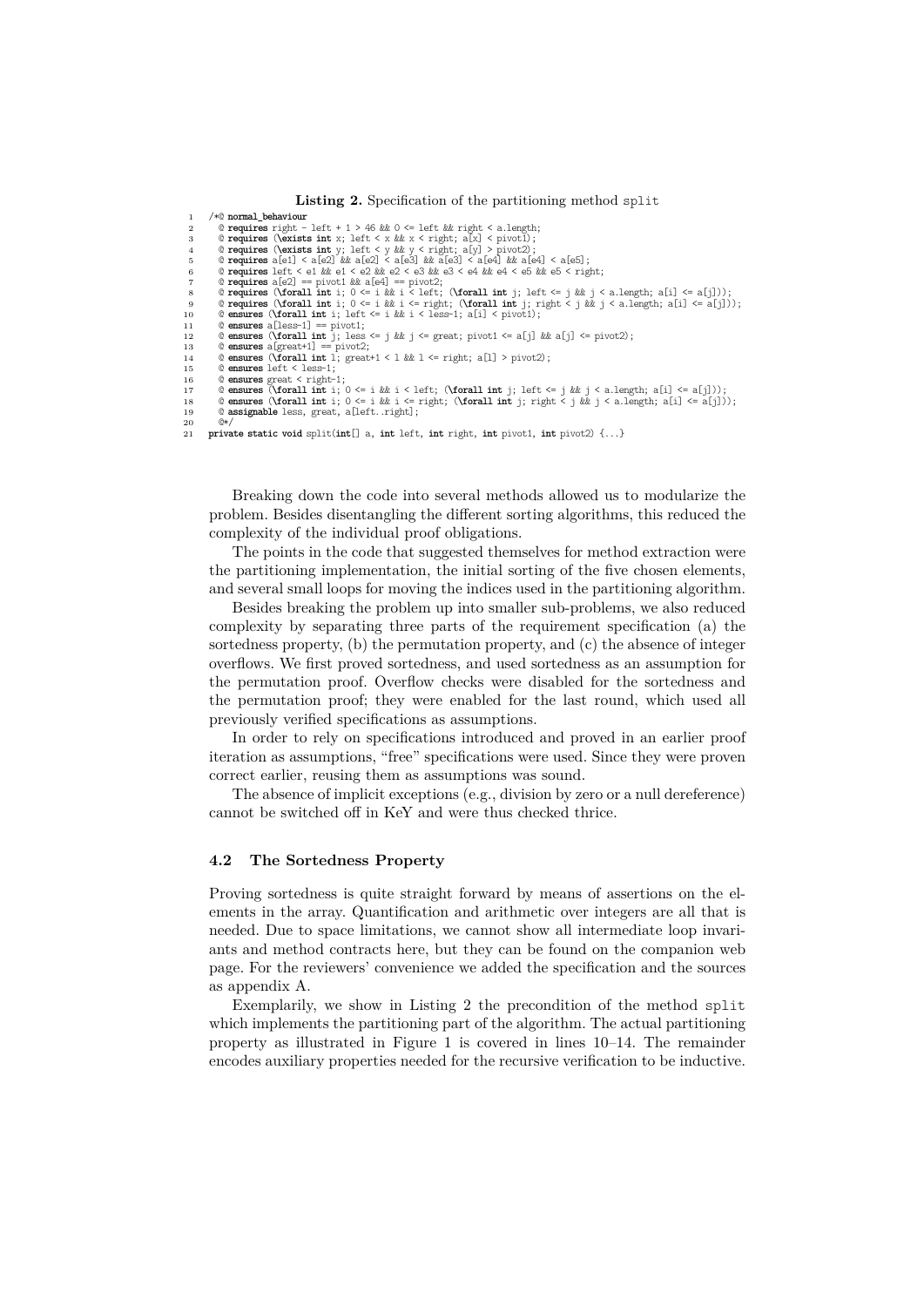#### **4.3 The Permutation Property**

The quicksort algorithm orders an array by continued swapping of its elements. The resulting array is thus easily proved to be a permutation of the original. However, in the optimised Java implementation, the two pivot elements get special treatment: they are exchanged for the boundary elements during the split phase and excluded from the recursive calls. As a consequence, there are intermediate states where it is not obvious that the array after restoring the pivots is a permutation of the initial array.

Let us recall that a sequence *b* is called a permutation of sequence *a* iff *a* and *b* have the same length *n* and there is an injective mapping  $\sigma$  from  $[0, \ldots, n-1]$ onto itself such that  $b[i] = a[\sigma(i)]$  for all  $0 \le i < n$ . The mapping *σ* is called a *witness* of the permutation property. The following lemma helps to deal with the problem described in the previous paragraph (see [13, Corollary 1] for a proof).

**Lemma 1.** *Let a, b be two arrays such that b is a permutation of a and such that there are two indices i, j with*  $a[i] = b[i]$  *and*  $a[j] = b[j]$ *. Then there is a witness*  $\sigma$  *such that*  $\sigma(i) = i$  *and*  $\sigma(j) = i$ .

The lemma was needed to show in KeY that there exists a witness to establish the permutation invariant of the main loop of the partitioning algorithm. The used fixed points are the left- and right-most element of the currently sorted subarray. Only if the pivot values are stored to these places do we obtain a permutation of the original input array.

Already in Listing 1 the function array2seq occurred. It transforms Java arrays into mathematical sequences. This allows us to make use of the rich theory of the JML data type **\seq** of finite sequences built into the KeY theorem prover. Lemma 1 and, in fact, a much more general statement have been proved using KeY. Further background material and full proofs of related lemmas and theorems on permutations can also be found in the technical report [13].

#### **4.4 Absence of Integer Overflow**

At first, we disabled integer overflow checking in KeY to make the above verification tasks more accessible. After their completion, we marked the already proved specification clauses as free (see Sect. 3.1) to aid in the proof of absence of overflows.

In one case, where index quantiles are computed using bit shift operations, we had to add the precondition that the maximum index in the array is strictly less than Integer.MAX VALUE to an intermediate method. For the verification of this loop-free code with bit shifts, the deductive engine was overwhelmed and the verification condition became extremely large. We employed CBMC [4] to discharge this low-level proof obligation.

#### **4.5 Sorting Pivot Candidates**

The pivot elements used by the quicksort algorithms are chosen as quantiles from a set of five elements taken from the array. These five elements are sorted using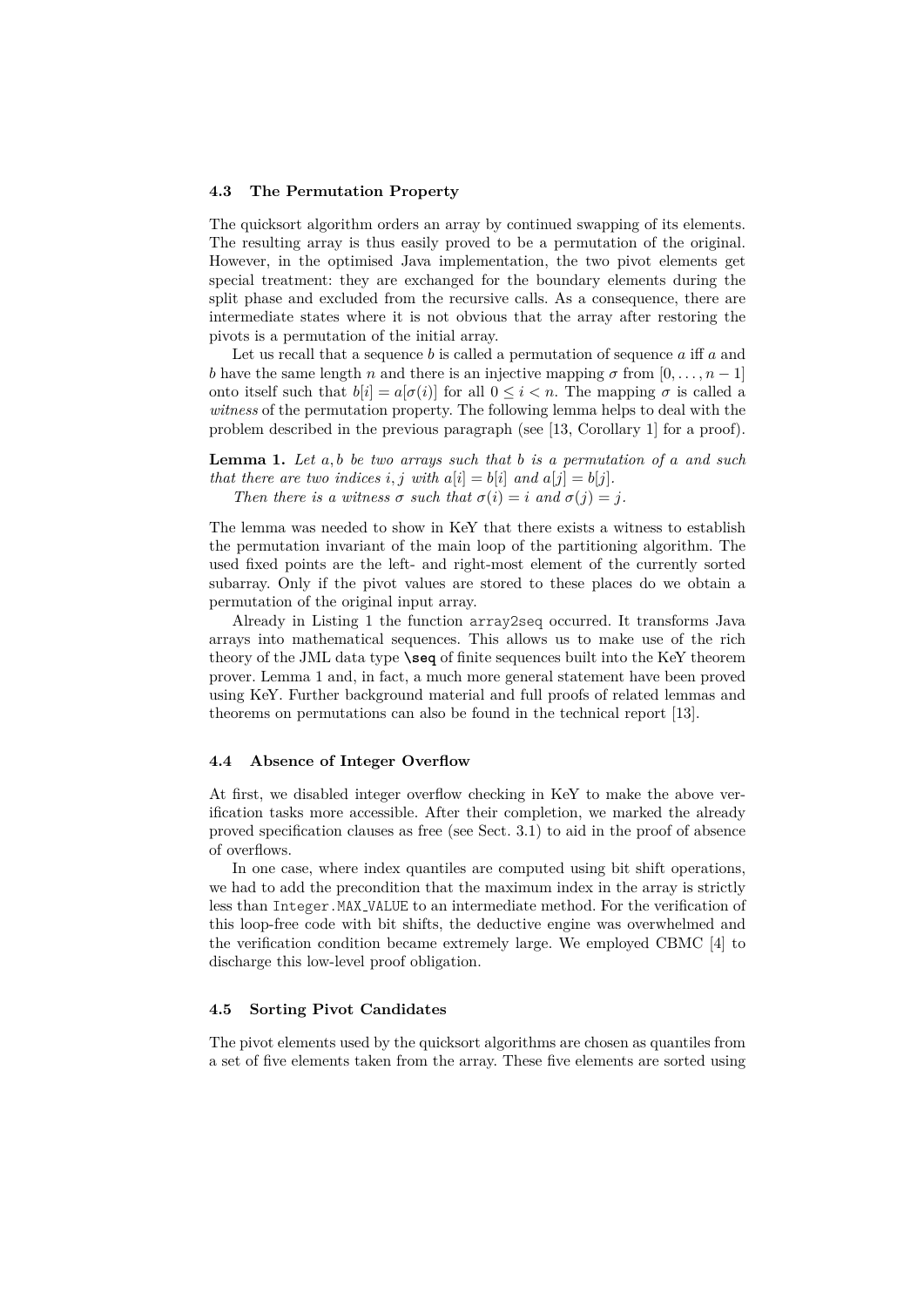an insertion sort algorithm whose loops have been manually unrolled for performance reasons yielding four consecutive nested if-statements. This if-cascade is a real-world example of a piece of code where conventional weakest precondition computation results in exponentially many paths to be considered. We employed manually annotated block contracts to bring complexity back to linear. Alternatively, we could have used KeY's ability to recombine proof goals into one if they represent the same node in the control-flow graph reached on different paths [12].

## **5 Verification Effort**

The first part of the proof consisted of verifying the sortedness property and termination without exceptional behaviour. Including the rather complex process of identifying and implementing suitable adaptations of the problem to a scale where the proof became feasible in KeY, the proof took about two month's time.

Similarly, the permutation proof required some effort outside the actual work with KeY, including the design of the lemma described in Sect. 4.3, its incorporation into the KeY rule set, and improving the proof work-flow by making it possible to use the loop invariants that were already proven in the sortedness proof. Apart from these tasks, the proof of the permutation property required roughly two weeks.

When the sortedness proof finally succeeded, it took 510,439 rule applications, most of them automatic. In total, just under 20 minutes were spent in KeY's automatic mode. In 132 cases, rules had to be applied interactively. 186 of the overall 1892 proof goals were closed by the SMT solver z3.

The proof of the permutation property required more interaction than the sortedness proof, since the rules on sequences and permutation are not usually included in the automatic mode of KeY. The proof of correct permutation of the dual pivot partitioning, which was by far the hardest part, was achieved using a proof script to automate interactive rule applications; the script takes roughly 20 minutes to execute on a machine with a core i7 and 8GB of memory.

## **6 Invalid Invariant in Single Pivot Quicksort**

If there are two or more equal elements among the initially chosen five, the sorting engine resorts to a single pivot partition. While we concentrated on dual-pivot quicksort for the case study reported in this paper, we also verified the implementation of single-pivot quicksort under a slight simplification.<sup>1</sup>

In the course of this verification, we discovered that a loop invariant, stated as a comment in the source code, is not valid. This invariant is attached to the loop for partitioning the array. It states that the array is divided into three parts according to the general quicksort paradigm: (1) elements less than the pivot, (2) elements equal to the pivot, and (3) elements greater than the pivot.

<sup>1</sup> The first element of the array range to be sorted acts as the pivot element, instead of choosing the median of the initially chosen five elements, as in the JDK implementation.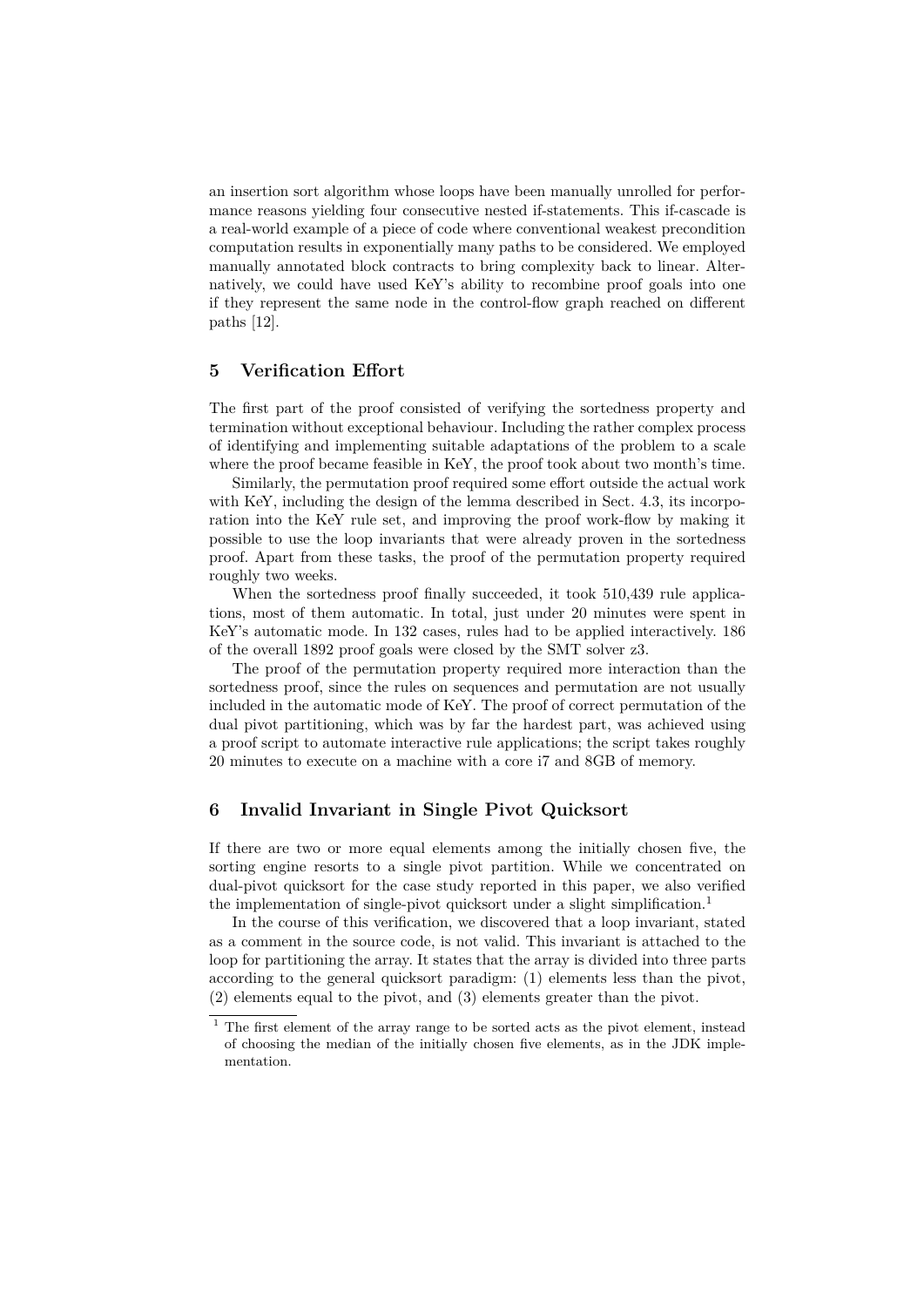

**Fig. 2.** After a single pivot partition, the array can be in a state where the invariant does not hold as the last part contains one misplaced element at the second position.

Due to the efficient implementation, this invariant may not hold when the partitioning is finished. In many cases, the single pivot partition terminates in a state as shown in Fig. 2, where the last part contains an element that should have been placed in the central part because it is equal to the pivot.

This does not lead to incorrect sorting. The part violating the invariant will itself be sorted recursively, leaving the offending element in the leftmost place, which guarantees a correct order on termination. Since smaller parts of the array with less than 47 elements will eventually be sorted using insertion sort, the violation of the invariant does not persist.

The code can easily been modified such that the violated invariant becomes valid by addition of an extra comparison. A non-representative statistical analysis with random arrays showed that the algorithm is more efficient without the correction.

## **7 Conclusions**

What conclusions can be drawn from this successful verification attempt? First and foremost, it confirms that a real-world optimized algorithm implementation covering 300 lines can be verified using existing verification technology if . . .

- 1. *. . . the property to be verified can be concisely specified and formulated.* The specification language and verification technology must possess the right data structures to speak about the program at the right abstraction level – or it must be possible to define them effectively.
- 2. *. . . sensible modularizing refactorings can be made.* In the case of this verification the nature both of the portfolio solver and the sorting algorithm had points at which modularisation was natural.
- 3. *. . . one is willing to add auxiliary specifications.* The modularization introduced by splitting and extraction of individual methods reduces the complexity of individual proof tasks at the price of a considerable amount of intermediate specifications. In the case of KeY, additional user interaction is required to guide the proof. Other tools do this using even more code annotations.

## **References**

1. Abano, C., Chu, G., Eiseman, G., Fu, J., Yu, T.: Lab report, Rutgers University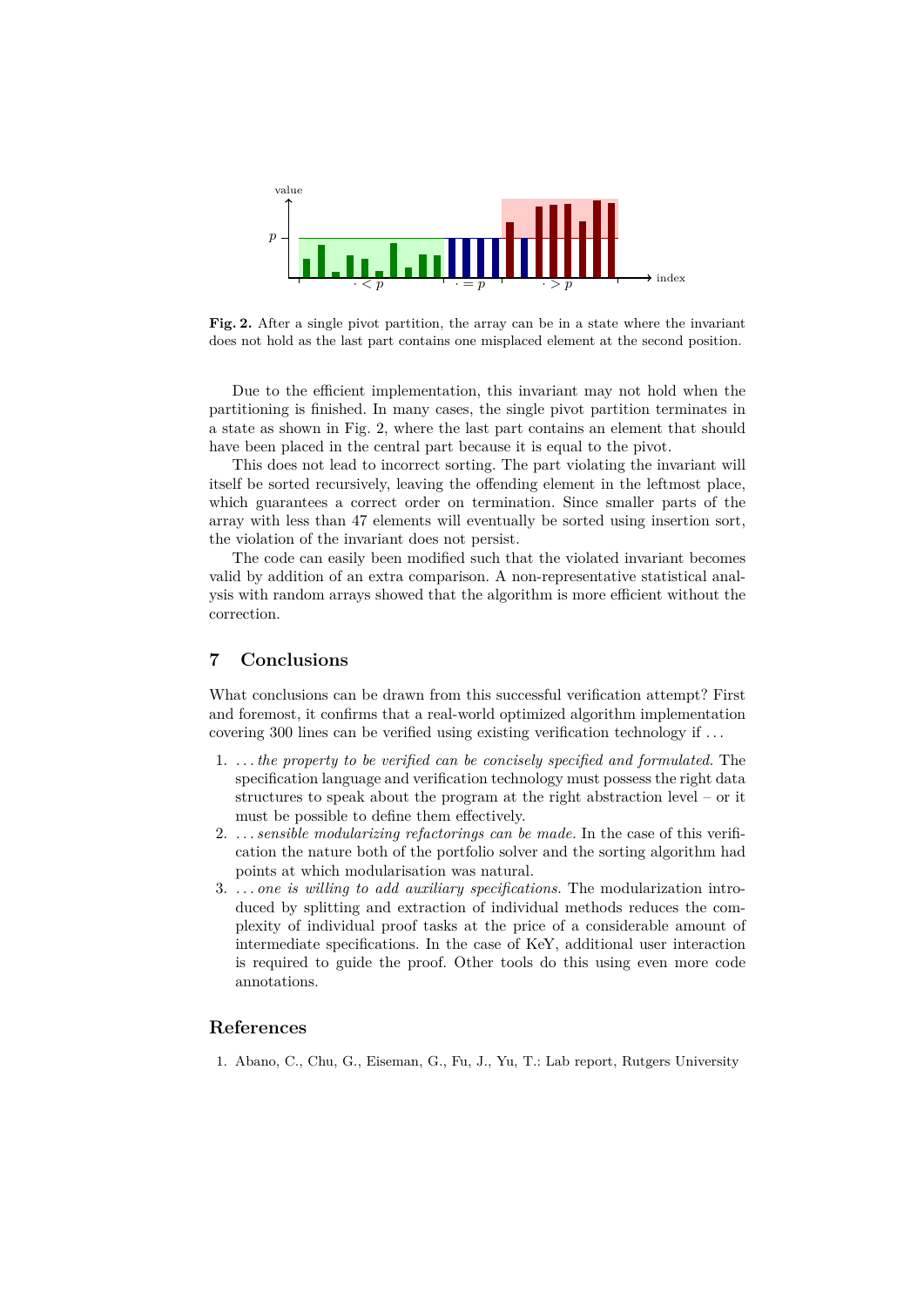- 2. Ahrendt, W., Beckert, B., Bubel, R., Hähnle, R., Schmitt, P.H., Ulbrich, M. (eds.): Deductive Software Verification: The KeYBook. From Theory to Practice. LNCS 10001, Springer (2016)
- 3. Black, P.E., Becker, G., Murray, N.V.: Formal verification of a merge sort program with static semantics. ACM SIGPLAN Notices 30(4), 51–60 (April 1995)
- 4. Clarke, E., Kroening, D., Lerda, F.: A tool for checking ANSI-C programs. In: Tools and Algorithms for the Construction and Analysis of Systems (TACAS). LNCS 2988, Springer (2004)
- 5. de Gouw, S., de Boer, F.S., Rot, J.: Verification of counting sort and radix sort. In: Ahrendt et al. [2], pp. 609–618
- 6. de Gouw, S., Rot, J., de Boer, F.S., Bubel, R., Hähnle, R.: OpenJDK's Java.utils.Collection.sort() is broken: The good, the bad and the worst case. In: Computer Aided Verification (CAV). LNCS 9206, Springer (2015)
- 7. Hoare, C.A.R.: Quicksort. The Computer Journal 5(1), 10–16 (1962)
- 8. Huisman, M., Ahrendt, W., Grahl, D., Hentschel, M.: Formal specification with the Java modeling language. In: Ahrendt et al. [2], pp. 193–241
- 9. Kushagra, S., López-Ortiz, A., Munro, J.I., Qiao, A.: Multi-pivot quicksort: Theory and experiments. In: Proceedings of the Meeting on Algorithm Engineering & Experiments. pp. 47–60. Society for Industrial and Applied Mathematics (2014)
- 10. Leavens, G.T., Poll, E., Clifton, C., Cheon, Y., Ruby, C., Cok, D., Müller, P., Kiniry, J., Chalin, P., Zimmerman, D.M., Dietl, W.: JML Reference Manual (May 31, 2013), draft Revision 2344
- 11. Leino, K.R.M., Lucio, P.: An assertional proof of the stability and correctness of natural mergesort. ACM Trans. Comput. Logic 17(1), 6:1–6:22 (Nov 2015)
- 12. Scheurer, D., Hähnle, R., Bubel, R.: A general lattice model for merging symbolic execution branches. In: International Conference on Formal Engineering Methods (ICFEM). Springer (2016)
- 13. Schmitt, P.H.: Some notes on permutations. Tech. Rep. 7, Department of Informatics, Karlsruhe Institute of Technology (2017), http://publikationen. bibliothek.kit.edu/1000068624
- 14. Schmitt, P.H., Bubel, R.: Theories. In: Ahrendt et al. [2], pp. 149–166
- 15. Wild, S., Nebel, M.E., Neininger, R.: Average case and distributional analysis of Java 7's dual pivot quicksort. CoRR abs/1304.0988 (2013), http://arxiv.org/ abs/1304.0988
- 16. Yaroslavskiy, V.: Dual-pivot quicksort algorithm (2009), http://codeblab.com/ wp-content/uploads/2009/09/DualPivotQuicksort.pdf, published online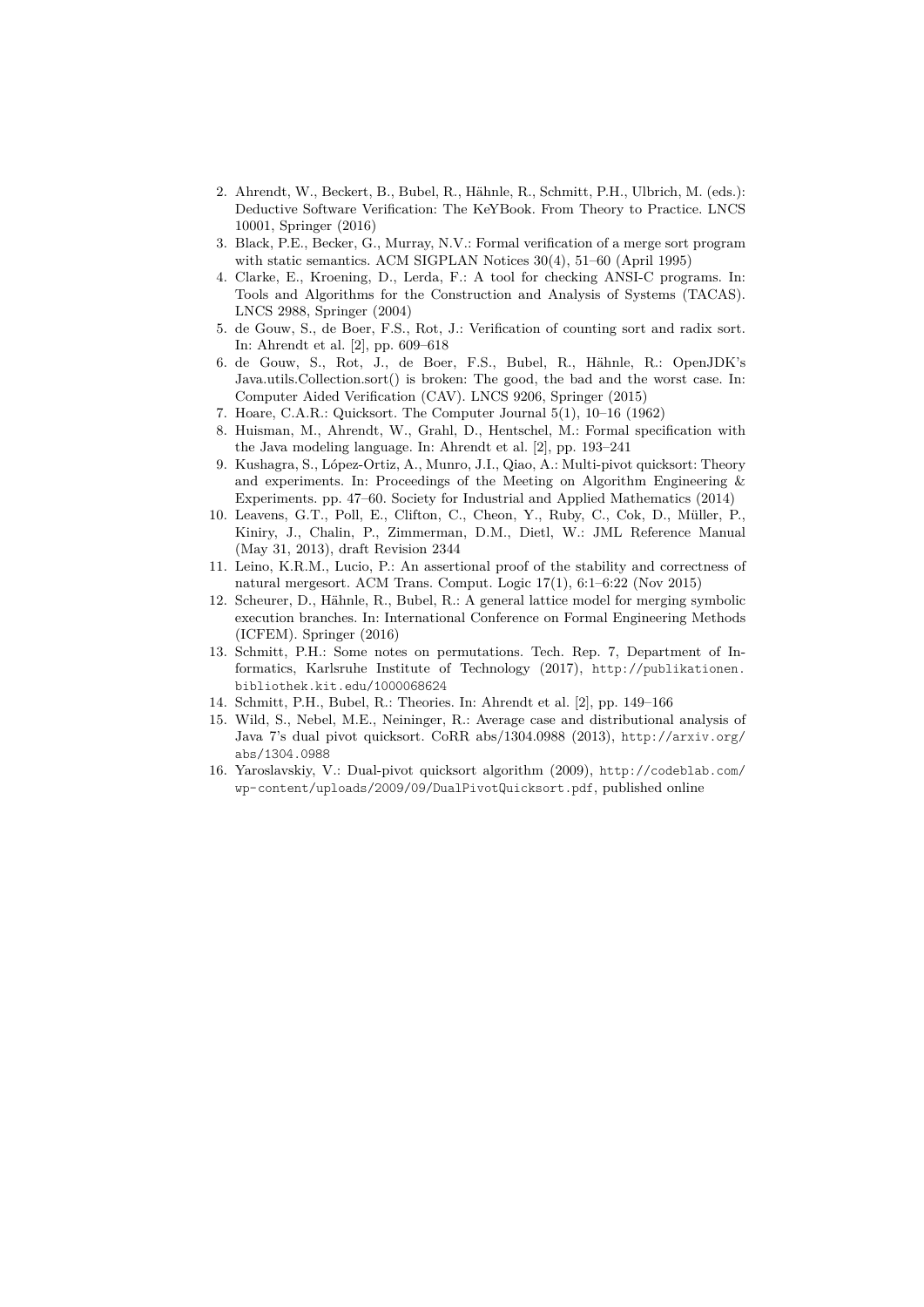## **A Sources**

#### **A.1 DualPivotQuicksort.java**

This class contains the quicksort implementation with two pivots and all extracted methods.

The specification covers the sortedness and the permutation properties with the clauses containing \dl seqPerm specifying the permutation property. We shortened the symbol names \dl\_seqPerm and \dl\_array2seq to \seqPerm and \array2seq in the main text.

Originally, we composed two separated files since the properties were considered one after the other. The first contained only clauses concerning sortedness, the second contained these clauses annotated as free assumptions and the permutation clauses as proof obligations.

**class** DualPivotQuicksort {

```
static int less, great;
static int e1, e2, e3, e4, e5;
/*@
   © normal_behaviour<br>© ensures (\forall int i; 0 <= i && i < a.length; (\forall int j; 0 < j && j < a.length; i <<br>Narsures (\forall int i; 0 < i && j < a.length; i <<br>Narsures \dl_seqPerm(\dl_array2seq(a), \old(\dl_array2seq(
  @ assignable less, great, e1,e2,e3,e4,e5,a[*];
@*/
static void sort(int[] a) {
     sort(a, 0, a.length-1,true);
\mathbf{r}/*@
  @ normal_behaviour
   @ requires 0 <= left && right < a.length;
@ requires (\forall int i; 0 <= i && i < left; (\forall int j; left <= j && j < a.length; a[
   ➘ i] <= a[j]));
@ requires (\forall int i; 0 <= i && i <= right; (\forall int j; right < j && j < a.length;
            \blacktriangleright a[i] \leq a[j]));
   © ensures (\forall int i; left <= i && i <= right; (\forall int j; left <= j && j <= right;<br>
`` i < j ==> a[i] <= a[j]));<br>
@ ensures (\forall int i; O <= i && i < left; (\forall int j; left <= j && j < a.length; 
   ➘ ] <= a[j]));
@ ensures (\forall int i; 0 <= i && i <= right; (\forall int j; right < j && j < a.length; a
➘ [i] <= a[j]));
   @ ensures \dl_seqPerm(\dl_array2seq(a), \old(\dl_array2seq(a)));
@ assignable less, great, e1,e2,e3,e4,e5, a[left..right];
@ measured_by right - left + 5;
   \overline{0}static void sort(int[] a, int left, int right, boolean leftmost) {
int length = right - left + 1;
if (length > 46) {
             prepare_indices(a, left, right);<br>
if (allLess(a[e1],a[e2],a[e3],a[e4],a[e5])) {// usually, ThreeWayQs will be done if<br>
\sim two of the pivots are equal
                  split(a, left, right, a[e2], a[e4]);
                  int lless = less;
                   int lgreat = great;
                   // Sort left and right parts recursively, excluding known pivots
sort(a, left, lless - 2, leftmost);
sort(a, lgreat + 2, right, false);
                   // SwapValues.java if central part is large
                   // Sort center part recursively
sort(a, lless, lgreat, false);
            } else {
                  insertionSort(a, left, right, leftmost);
      }
} else if (length > 1) {
            insertionSort(a, left, right, leftmost);
      }
```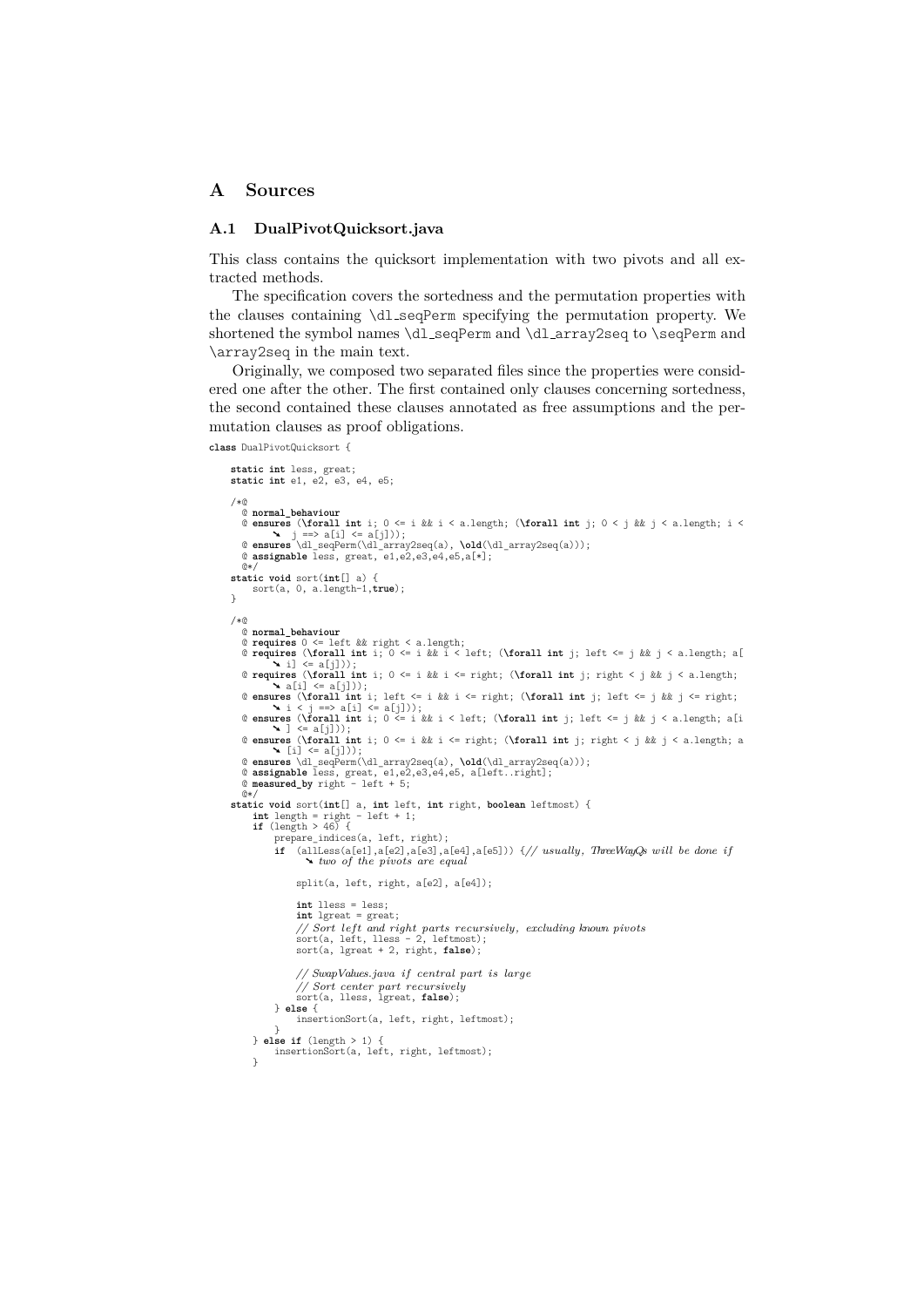```
static boolean allLess(int e1, int e2, int e3, int e4, int e5) {
return e1<e2 && e2<e3 && e3<e4 && e4<e5;
\mathbf{r}/*@
  @ normal_behaviour
  @ requires right - left + 1 > 46 && 0 <= left && right < a.length;
  @ requires (\exists int x; left < x && x < right; a[x] < pivot1); //z.B.a[e1]
   © requires (\exists int y; left < y && y < right; a[y] > pivot2); //z.B.a[e5]<br>© requires a[e1] < a[e2] && a[e2] < a[e3] && a[e3] < a[e4] && a[e4] < a[e5];<br>© requires left < e1 && e1 < e2 && e2 < e3 && e3 < e4 && e
   @ requires a[e2] == pivot1 && a[e4] == pivot2;
@ requires (\forall int i; 0 <= i && i < left; (\forall int j; left <= j && j < a.length; a[
➘ i] <= a[j]));
   @ requires (\forall int i; 0 <= i && i <= right; (\forall int j; right < j && j < a.length;
   ➘ a[i] <= a[j]));
@ ensures (\forall int i; left <= i && i < less-1; a[i] < pivot1);
   © ensures a[less-1] == pivot1;<br>© ensures (\forall int j; less <= j && j <= great; pivot1 <= a[j] && a[j] <= pivot2);<br>© ensures a[great+1] == pivot2;<br>© ensures a[great+1] == pivot2;<br>© ensures (\forall int l; great+1 < l && 
   @ ensures left < less-1;<br>@ ensures great < right-1;<br>@ ensures (\forall int i; 0 <= i && i < left; (\forall int j; left <= j && j < a.length; a[i
   ➘ ] <= a[j]));
@ ensures (\forall int i; 0 <= i && i <= right; (\forall int j; right < j && j < a.length; a
   ➘ [i] <= a[j]));
@ ensures \dl_seqPerm(\dl_array2seq(a), \old(\dl_array2seq(a)));
   @ assignable less, great, a[left..right];
   @*/
static void split(int[] a, int left, int right, int pivot1, int pivot2) {
       less = left; // The index of the first element of center part
       great = right; // The index before the first element of right part
       /∗
∗ The first and the last elements to be sorted are moved to the
        ∗ locations formerly occupied by the pivots. When partitioning
∗ is complete, the pivots are swapped back into their final
∗ positions, and excluded from subsequent sorting.
       ∗/
a[e2] = a[left];
a[e4] = a[right];
       move_less_right(a, left, right, pivot1);
move_great_left(a, left, right, pivot2);
outer:
      /*@
          @ loop_invariant
@ less-1 <= k && k <= great+1
@ && left < less && less <= right
          @ && left <= great && great < right
@ && (k <= great || less <= k)
         @ && pivot1 < pivot2
          @ && left < less && great < right
@ && (\forall int i; left < i && i < less; a[i] < pivot1)
@ && (\forall int j; less <= j && j < k+1 && j <= great; pivot1 <= a[j] && a[j] <=
➘ pivot2)
          © && (\forall int 1; great < 1 && 1 < right; a[1] > pivot2)<br>© && (\exists int x; left < x && x < right; a[x] < pivot1)<br>© && (\exists int y; left < y && y < right; a[y] > pivot2)<br>© && (\forall int i; 0 <= i && 
          ➘ <= a[j]))
@ && (\forall int i; 0 <= i && i <= right; (\forall int j; right < j && j < a.length; a[
                   \left\{ \times i \right\} \leq a[j]);
          @ loop_invariant \dl_seqPerm(\dl_seqUpd(\dl_seqUpd(\dl_array2seq(a), left, pivot1),
➘ right, pivot2), \old(\dl_array2seq(a)));
@ assignable less, great, a[left..right];
@ decreases great + 5 - k;
         @
         @*for (int k = less - 1; ++k <= great; ) {
loop_body(a, k, left, right, pivot1, pivot2);
      \mathbf{r}// Swap pivots into their final positions
a[left] = a[less - 1]; a[less - 1] = pivot1;
a[right] = a[great + 1]; a[great + 1] = pivot2;
```
}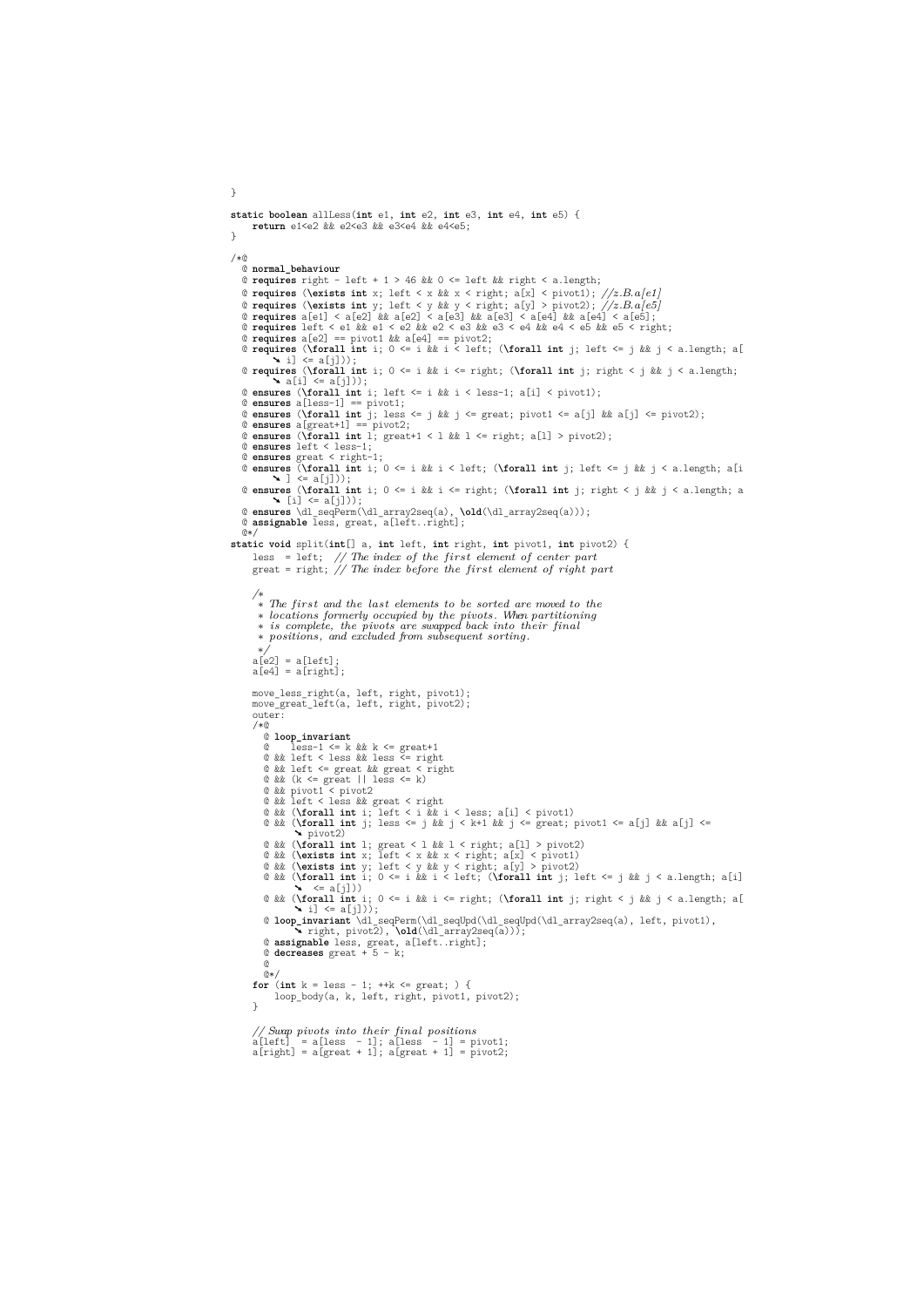```
/*@
@ normal_behaviour
   @ requires
             @ less <= k && k <= great
    @ && 0 <= k && k < a.length
@ && 0 <= left && left < less && less <= right
    @ && left <= great && great < right && right < a.length
@ && pivot1 < pivot2
@ && (\forall int i; left < i && i < less; a[i] < pivot1)
    @ && (\forall int j; less <= j && j < k && j <= great; pivot1 <= a[j] && a[j] <= pivot2)
@ && (\forall int l; great < l && l < right; a[l] > pivot2)
@ && (\exists int x; left < x && x < right; a[x] < pivot1)
@ && (\exists int y; left < y && y < right; a[y] > pivot2);
@ requires (\forall int i; 0 <= i && i < left; (\forall int j; left <= j && j < a.length; a[
➘ i] <= a[j]));
@ requires (\forall int i; 0 <= i && i <= right; (\forall int j; right < j && j < a.length;
➘ a[i] <= a[j]));
@
   @ ensures
    @ (k <= great || less <= k)
@ && less-1 <= k && k <= great+1
@ && left <= less && less <= right
    © && left <= great && great <= right<br>© && pivot1 < pivot2<br>© && (\forall int i; left < i && i < less; a[i] < pivot1)<br>© && (\forall int i; less <= j && j < k+1 && j <= great; pivot1 <= a[j] && a[j] <= pivot2)<br>© && (\forall i
    © && (\exists int y; left < y && y < right; a[y] > pivot2)<br>© && \old(less) <= less<br>© && qreat <= \old(great);<br>© && great <= \old(great);<br>© ensures (\forall int i; O <= i && i < left; (\forall int j; left <= j &
              \blacktriangle ] \Leftarrow a[i]))
    @ ensures (\forall int i; 0 <= i && i <= right; (\forall int j; right < j && j < a.length; a
➘ [i] <= a[j]));
    @ ensures \old(a[left]) == a[left];
@ ensures \old(a[right]) == a[right];
@ ensures \dl_seqPerm(\dl_array2seq(a), \old(\dl_array2seq(a)));
   @ assignable less, great, a[left..right];
@*/
static void loop_body(int[] a, int k, int left, int right, int pivot1, int pivot2) {
int ak = a[k];
               if (ak < pivot1) { // Move a[k] to left part a[k] = a[less];
                      a[less] = ak;++less;
               } else if (ak > pivot2) { // Move a[k] to right part
move_great_left_in_loop(a, k, left, right, pivot2);
if (great == k) {
great--;
                             return;
                      \overline{ }if (a[great] < pivot1) { // a[great] <= pivot2
a[k] = a[less];
                             a[less] = a[great];
                               ++less;
                       } else { // pivot1<= a[great] <= pivot2
a[k] = a[great];
                       }
a[great] = ak;
                        --great;
             }
       }
/*@
   @ normal_behaviour
    @ requires 0 <= left && left < right && right - left >= 46 && right < a.length;
@ requires a.length > 46;
    @ requires (\forall int i; 0 <= i && i < left; (\forall int j; left <= j && j < a.length; a[
➘ i] <= a[j]));
   @ requires (\forall int i; 0 <= i && i <= right; (\forall int j; right < j && j < a.length;
```
}

```
\mathbf{A} a[i] \langle = a[j]));<br>
@ ensures a[e1] \langle = a[e2] && a[e2] \langle = a[e3] && a[e3] \langle = a[e4] && a[e4] \langle = a[e5];<br>
@ ensures left \langle = e1 && e1 \langle = 2 && e2 \langle = 8 && e3 \langle = e4 && e4 \langle = e5 && e5 \langle = r
```

```
@ ensures (\forall int i; 0 <= i && i < left; (\forall int j; left <= j && j < a.length; a[i
➘ ] <= a[j]));
```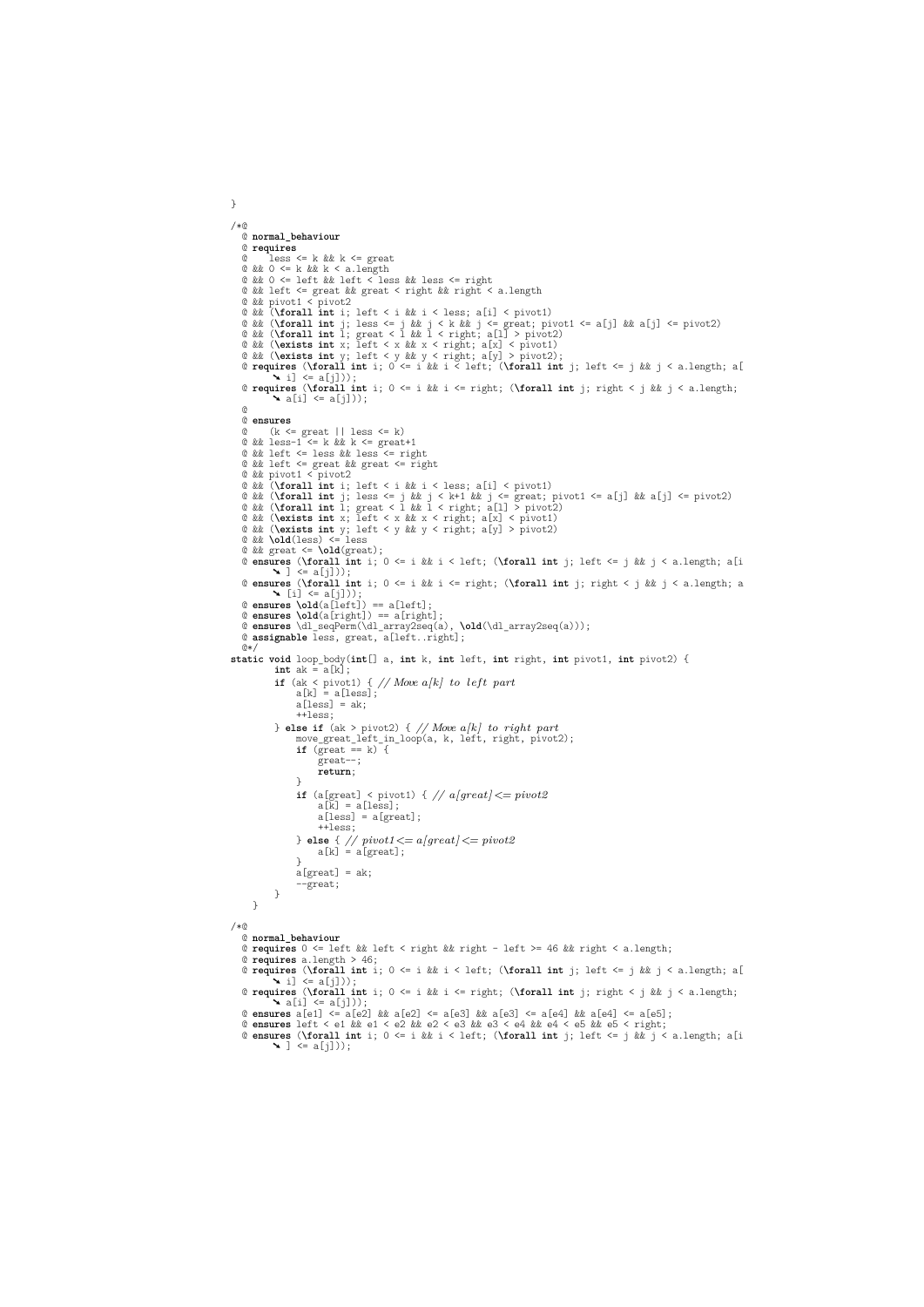```
@ ensures (\forall int i; 0 <= i && i <= right; (\forall int j; right < j && j < a.length; a
     ➘ [i] <= a[j]));
@ ensures \dl_seqPerm(\dl_array2seq(a), \old(\dl_array2seq(a)));
@ assignable e1,e2,e3,e4,e5, a[left..right];
    \theta*
static void prepare_indices(int[] a, int left, int right) {
        {calcE(left, right);}
eInsertionSort(a,left,right,e1,e2,e3,e4,e5);
}
/*@
    @ normal_behaviour
     @ requires 0 <= left && right < a.length;<br>@ requires left == less && less < great & && great; a[j] >= pivot1);<br>@ requires (\exists int j; less+1 <= j && j < great; a[j] >= pivot1);
     @ ensures less < great;
@ ensures (\forall int i; left < i && i < less; a[i] < pivot1);
     @ ensures a[less] >= pivot1;
@ ensures \old(less) < less;
@ ensures \dl_seqPerm(\dl_array2seq(a), \old(\dl_array2seq(a)));
@ assignable less;
    @*static void move_less_right(int[] a, int left, int right, int pivot1) {
       /*@@ loop_invariant
            © 0 <= less && less <= great && great < a.length<br>
© && (\forall int i; left < i && i < less+1; a[i] < pivot1)<br>
© && (\crall int i; less+1 <= j && j < great; a[j] >= pivot1)<br>
© && \old(less) <= less<br>
© && \old(less) <= less
        while (a[++less] < pivot1) {
        }
}
/*@
    @ normal_behaviour
     @ requires 0 <= left && left <= less && less < great && great == right && right < a.length;
@ requires (\exists int i; less <= i && i < great; a[i] <= pivot2);
     % ensures less <= great;<br>% ensures (\forall int i, great < i && i < right; a[i] > pivot2);<br>% ensures a[great] <= pivot2;<br>% ensures a[great] <= pivot2;<br>% ensures great < \old(great);<br>% ensures \dl_seqPerm(\dl_array2seq(a), 
    @ assignable great;
    \overset{\circ}{\circ} \aststatic void move_great_left(int[] a, int left, int right, int pivot2) {
    /*@
       @ loop_invariant great > 0;
        © loop_invariant left <= great && great <= right;<br>© loop_invariant less <= great;<br>© loop_invariant (\forall int i; great-1 < i && i < right; a[i] > pivot2);<br>© loop_invariant (\forall int i; less <= i && i < great; a[i] <= 
        @ decreases great;
@ assignable great;
        @*\text{while } (a[--great] > pivot2) {
        }
}
/*@
    @ normal_behaviour
     @ requires 0 <= k && k <= great && great < a.length;<br>@ requires (\exists int i; left <= i && i <= great; a[i] <= pivot2);<br>@ ensures 0 <= great;
     © ensures (\forall int i; great < i && i <= \old(great); a[i] > pivot2);<br>© ensures a[great] <= pivot2 || great == k;<br>© ensures k <= great && great <= \old(great);<br>© ensures k <= great && great <= \old(great);<br>© ensures \dl
    @ assignable great;
    \overline{a}static void move_great_left_in_loop(int[] a, int k, int left, int right, int pivot2) {
       /*@
           @ loop_invariant
            @ k <= great && 0 <= great
@ && (\exists int i; left <= i && i <= great; a[i] <= pivot2)
@ && (\forall int i; great < i && i <= \old(great); a[i] > pivot2)
@ && great <= \old(great)
```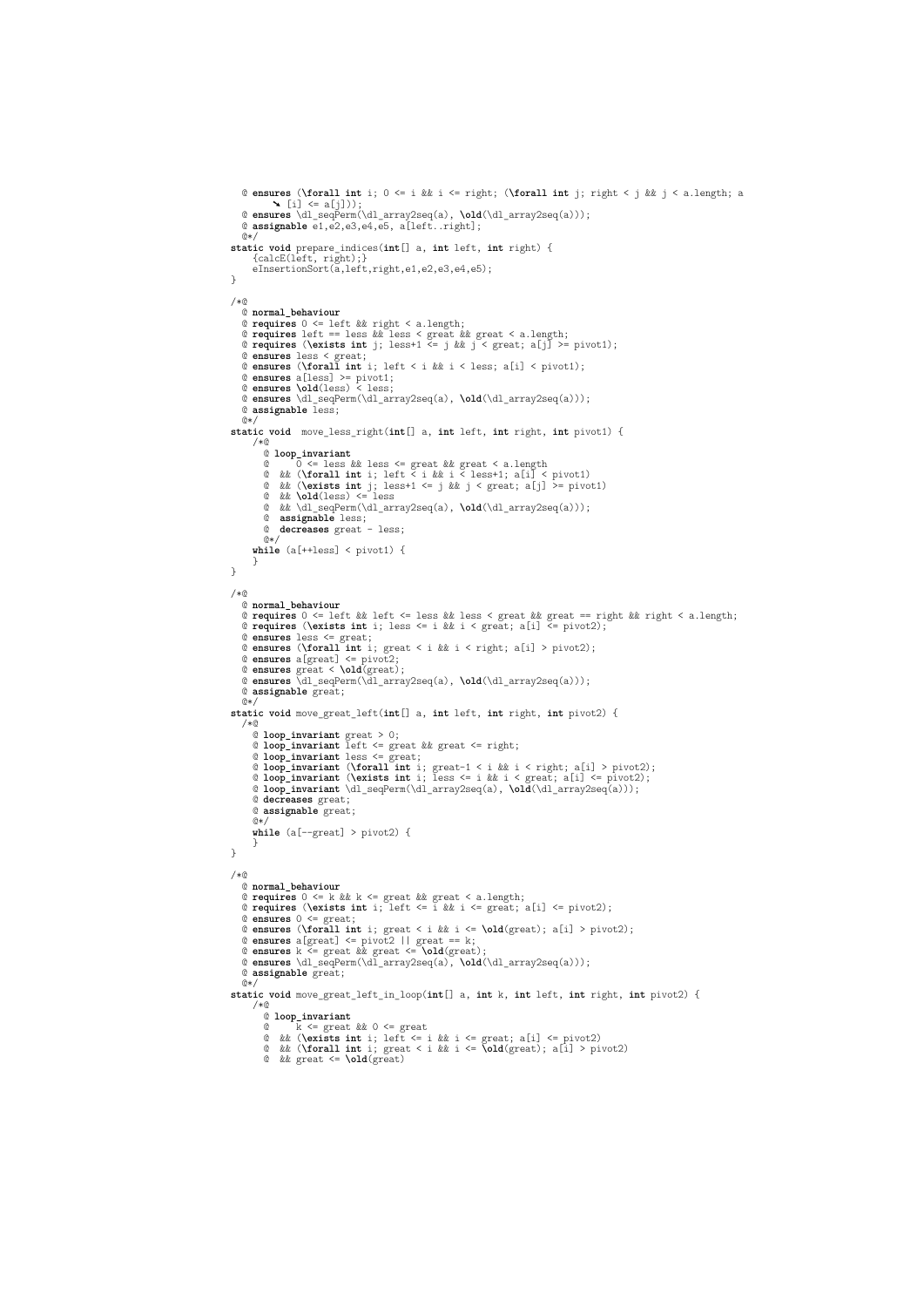```
@ && \dl_seqPerm(\dl_array2seq(a), \old(\dl_array2seq(a)));
         @ decreases great;
         @ assignable great;
      @*/
while (a[great] > pivot2 && great != k) {
             --great;
     }
}
/*@
  @ normal_behaviour
   @ requires 0 <= left && left < right && right - left >= 46;
@ ensures left < e1 && e1 < e2 && e2 < e3 && e3 < e4 && e4 < e5 && e5 < right;
  @ assignable e1,e2,e3,e4,e5;
   @*static void calcE(int left, int right) {
int length = right - left + 1;
int seventh = (length / 8) + (length / 64) + 1;
     e3 = (left + right) / 2; // The midpoint
      e2 = e3 - seventh;<br>e1 = e2 - seventh;<br>e4 = e3 + seventh;e5 = e4 + seventh}
/*@
  @ normal_behaviour
   @ requires a.length > 46;
  @ requires 0 <= left && left < e1 && e5 < right && right < a.length;
   @ requires left < e1 && e1 < e2 && e2 < e3 && e3 < e4 && e4 < e5 && e5 < right;
@ requires (\forall int i; 0 <= i && i < left; (\forall int j; left <= j && j < a.length; a[
➘ i] <= a[j]));
   @ requires (\forall int i; 0 \le i \& k \le r right; (\forall int j; right \le j \& k \le j \le a.length;<br>
@ ensures a[e1] \le a[2] \& k \le a[2] \le a[3] \& k \le a[3] \le a[a4] \& a[e4] \le a[e5];<br>
@ ensures a[e1] \le a[2] \& k \le a[e3] \& k \le a[e4] \& k \le a[e4] \le a@ ensures (\forall int i; 0 <= i && i <= right; (\forall int j; right < j && j < a.length; a
➘ [i] <= a[j]));
   @ ensures \dl_seqPerm(\dl_array2seq(a), \old(\dl_array2seq(a)));
@ assignable a[left..right];
@*/
static void eInsertionSort(int[] a, int left, int right, int e1, int e2, int e3, int e4, int
➘ e5) {
      /*@
         @ ensures (a[e1] <= a[e2]);
@ ensures (\forall int i; 0 <= i && i < left; (\forall int j; left <= j && j < a.length;
         ➘ a[i] <= a[j]));
@ ensures (\forall int i; 0 <= i && i <= right; (\forall int j; right < j && j < a.
         ➘ length; a[i] <= a[j]));
@ ensures \dl_seqPerm(\dl_array2seq(a), \old(\dl_array2seq(a)));
@ assignable a[e1], a[e2];
         @ signals_only \nothing;
        @*{
if (a[e2] < a[e1]) { int t = a[e2]; a[e2] = a[e1]; a[e1] = t; }
      }
      /*@
         @ ensures (a[e1] <= a[e2] && a[e2] <= a[e3]);<br>@ ensures (\forall int i; left <= j && j < a.length;<br>4 a[i] <= a[j]));
         @ ensures (\forall int i; 0 <= i && i <= right; (\forall int j; right < j && j < a.
         ➘ length; a[i] <= a[j]));
@ ensures \dl_seqPerm(\dl_array2seq(a), \old(\dl_array2seq(a)));
         @ assignable a[e1], a[e2], a[e3];
@ signals_only \nothing;
         @*/
      {
            if (a[e3] < a[e2]) { int t = a[e3]; a[e3] = a[e2]; a[e2] = t;<br>
if (t < a[e1]) { a[e2] = a[e1]; a[e1] = t; }
            }
     }
      /*@
         @ ensures (a[e1] <= a[e2] && a[e2] <= a[e3] && a[e3] <= a[e4]);
@ ensures (\forall int i; 0 <= i && i < left; (\forall int j; left <= j && j < a.length;
➘ a[i] <= a[j]));
         @ ensures (\forall int i; 0 <= i && i <= right; (\forall int j; right < j && j < a.
➘ length; a[i] <= a[j]));
@ ensures \dl_seqPerm(\dl_array2seq(a), \old(\dl_array2seq(a)));
```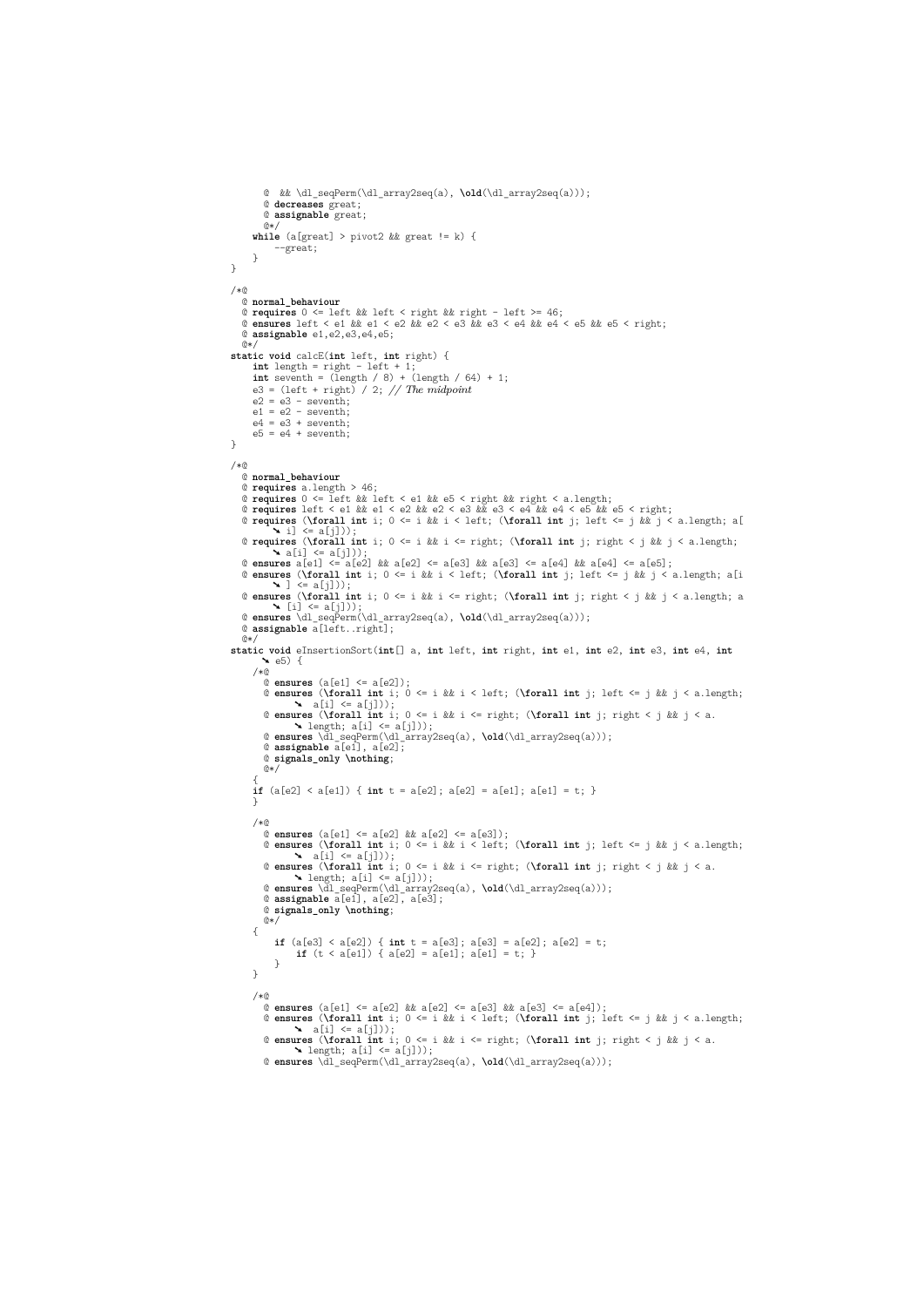```
@ assignable a[e1], a[e2], a[e3], a[e4];
          @ signals_only \nothing;
          @*/
       {
              if (a[e4] < a[e3]) { int t = a[e4]; a[e4] = a[e3]; a[e3] = t;
if (t < a[e2]) { a[e3] = a[e2]; a[e2] = t;
if (t < a[e1]) { a[e2] = a[e1]; a[e1] = t; }
                    }
             }
       }
       40^{\circ}@ ensures (a[e1] <= a[e2] && a[e2] <= a[e3] && a[e3] <= a[e4] && a[e4] <= a[e5]);<br>@ ensures (\forall int i; 0 <= i && i < left; (\forall int j; left <= j && j < a.length;<br>& ansures (\forall int i; 0 <= i && i < left; (\fo
          @ signals_only \nothing;
          @*/
       {
              if (a[e5] \le a[e4]) { int t = a[e5]; a[e5] = a[e4]; a[e4] = t;<br>
if (t \le a[e3]) { a[e4] = a[e3]; a[e3] = t;<br>
if (t \le a[e2]) { a[e3] = a[e2]; a[e2] = t;<br>
if (t \le a[e1]) { a[e3] = a[e1]; a[e1] = t;
                           }
                  \rightarrow}
     }
}
/*@
   @ normal_behaviour
    © requires 0 <= left && right < a.length;<br>@ requires (\forall int j; 0 <= i && i < left; (\forall int j; left <= j && j < a.length; a[<br>\ \ i] <= a[j]));
   @ requires (\forall int i; 0 <= i && i <= right; (\forall int j; right < j && j < a.length;
    a [i] \le a[j]);<br>
e ensures (\forall int i; left <= i && i <= right; (\forall int j; left <= j && j <= right;<br>
a ensures (\forall int i; left <= i && i < left; (\forall int j; left <= j && j < right;<br>
a ensures (\fora
   @ ensures (\forall int i; 0 <= i && i <= right; (\forall int j; right < j && j < a.length; a
    ➘ [i] <= a[j]));
@ ensures \dl_seqPerm(\dl_array2seq(a), \old(\dl_array2seq(a)));
@ assignable a[left..right];
   \mathbb{R}static void insertionSort(int[] a, int left, int right, boolean leftmost) {
       if (leftmost) {
              /∗
                ∗ Traditional (without sentinel) insertion sort,
∗ optimized for server VM, is used in case of
                ∗ the leftmost part.
              ∗/
for (int i = left, j = i; i < right; j = ++i) {
int ai = a[i + 1];
while (ai < a[j]) {
a[j + 1] = a[j];
if (j-- == left) {
break;
                          }
                    }
                    a[j + 1] = ai;}
      } else {
              /∗
∗ Skip the longest ascending sequence.
                ∗/
              do {
                    if (left >= right) {
                           return;
              }
} while (a[++left] >= a[left - 1]);
              /∗
∗ Every element from adjoining part plays the role
∗ of sentinel, therefore this allows us to avoid the
```
∗ *left range check on each iteration. Moreover, we use*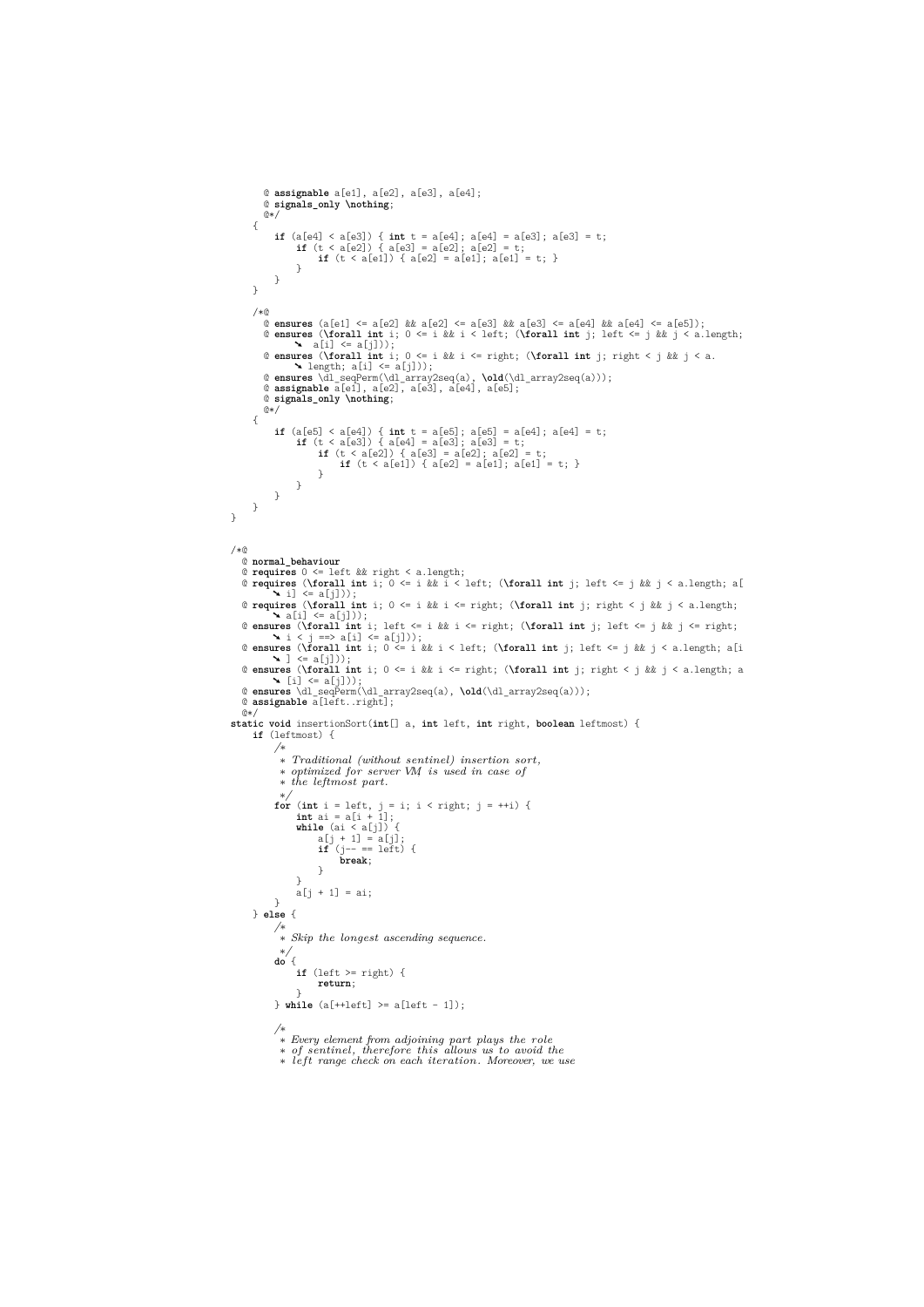```
∗ the more optimized algorithm, so called pair insertion
                 ∗ sort, which is faster (in the context of Quicksort)
                  ∗ than traditional implementation of insertion sort.
                ∗/
for (int k = left; ++left <= right; k = ++left) {
int a1 = a[k], a2 = a[left];
                      if (a1 \le a2) {<br>a2 = a1; a1 = a[\text{left}];}
while (a1 < a[--k]) {
a[k + 2] = a[k];
}
                     a[++k + 1] = a1;while (a2 < a[--k]) {
a[k + 1] = a[k];
                     }
                     a[k + 1] = a2;}
                int last = a[right];
                while (last < a[--right]) {
a[right + 1] = a[right];
                }
a[right + 1] = last;
           }
return;
     }
}
```
## **A.2 ThreeWayQs.java**

This class contains the single pivot quicksort implementation.

```
//import java. util .Arrays;
//import java. util .Random;
class ThreeWayQs {
       private static int less;
       private static int great;
       private static int pivot;
       /*@
          @ public normal_behaviour
          @ assignable less, great, pivot, a[*];
@ ensures (\forall int i; 0 <= i && i < a.length; (\forall int j; 0 <= j && j < a.length; i
➘ < j ==> a[i] <= a[j]));
          \theta*/
       public static void sort(int[] a) {
if (a.length > 0) {
sort(a, 0, a.length-1);
             }
      }
       /*@
          © normal_behaviour<br>
© requires (\forall int i; 0 <= 1 && i < left; (\forall int j; left <= j && j < a.length; a<br>
© requires (\forall int i; 0 <= i && i < left; (\forall int j; left <= j && j < a.length; a<br>
© requires (\fo
          @ assignable less, great, pivot, a[left..right];
@ measured_by right - left + 1;
          @* /static void sort(int[] a, int left, int right) {
if (left < right) {
split(a, left, right);
                     int lless = less;
int lgreat = great;
```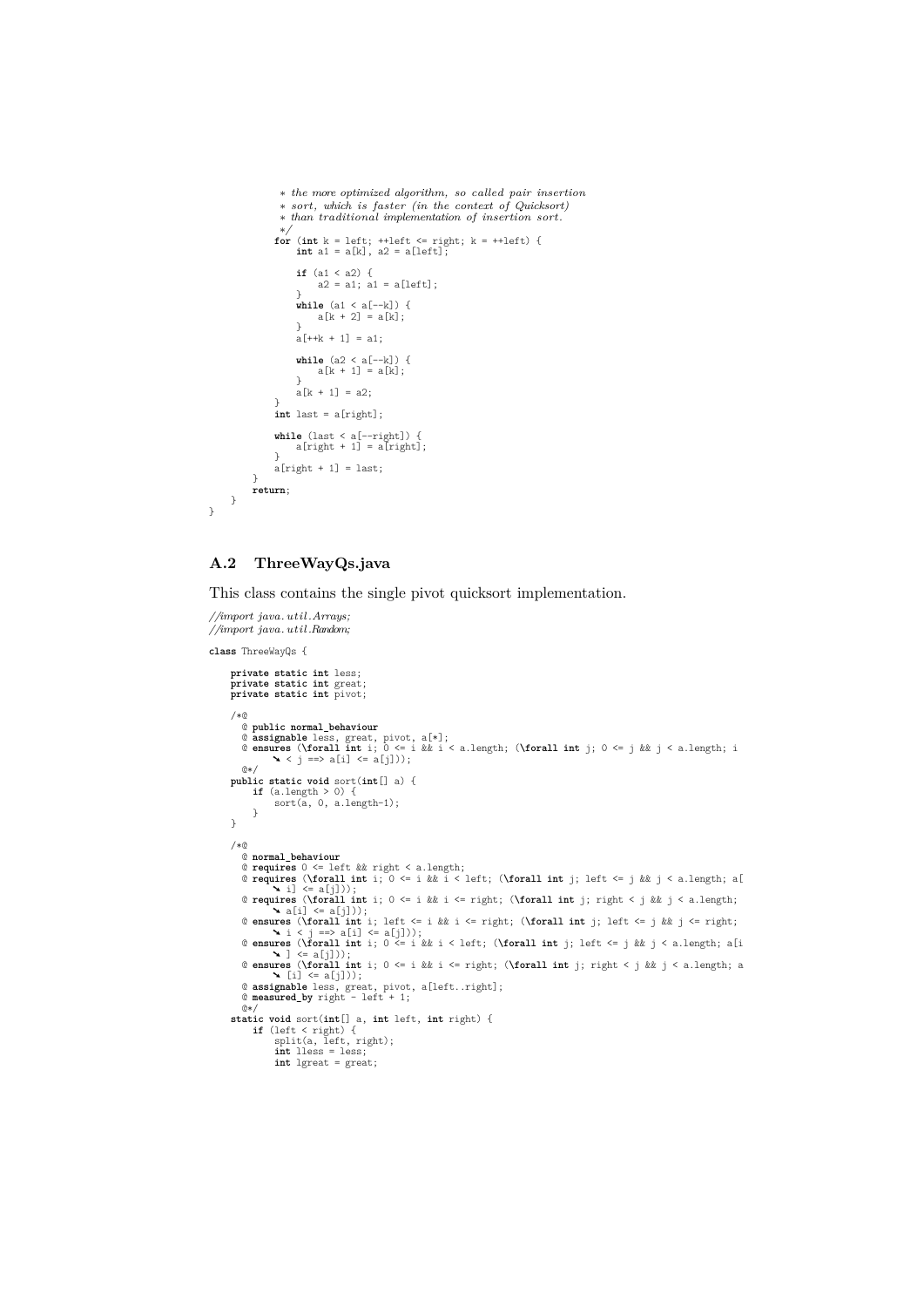**int** lpivot = pivot; **if**(left < less-1) sort(a, left, lless-1); **if**(lgreat+1 < right) sort(a, lgreat+1, right); } } /\*@ @ **normal\_behaviour** @ **requires** 0 <= left && left < right && right < a.length; @ **requires** (**\forall int** i; 0 <= i && i < left; (**\forall int** j; left <= j && j < a.length; a[  $\angle$  i]  $\leq$  a[i])) @ **requires** (**\forall int** i; 0 <= i && i <= right; (**\forall int** j; right < j && j < a.length; ➘ a[i] <= a[j])); © ensures (\forall int i; left <= i && i < less; a[i] < pivot);<br>© ensures (\forall int j; less <= j && j <= great; a[j] == pivot);<br>© ensures (\forall int l; great < l && l <= right; a[j] > pivot);<br>© ensures (\forall int i;  $\sim$  1  $\leq$  a[i])) **@ ensures (\forall int i;**  $0 \le i$  &  $i \le i$  enght; (**\forall int** j; right < j &  $j \le a$ .length; a<br>**@ ensures** left <= great & iess <= right;<br>**@ ensures** left <= great & iess <= right;<br>**@ ensures** left <= less & great <= r @ **assignable** less, great, pivot, a[left..right];  $@*$ **static void** split(**int**[] a, **int** left, **int** right) { pivot = a[left]; less = left; great = right; /\*@ @ **loop\_invariant** © less < k & k k <= great + 2<br>
© & k 0 <= left & left < right & right < a.length<br>
© & k left <= less & k great <= right<br>
© & left <= great & less <= right<br>
© & k less <= great & less <= right<br>
© & k less = great & less <= © && (**\forall int** i; 0 <= i && i <= right; (**\forall int** j; right < j && j < a.length; a<br>
© **assignable** a[i]));<br>
© **assignable** a[i]);<br>
© **decreases** great + 100 - k;<br>
© **decreases** great + 100 - k;  $@*$ **for** (**int** k = less + 1; k <= great; ++k) { //changed init to k = less+1 because first<br>  $\mathbf{X}$  step was always omitted anyway **continue**; } **int** ak = a[k]; **if** (ak < pivot) { *// Move a[k] to left part*<br>  $a[k] = a[less];$ <br>  $a[less] = ak;$  $+$ less $\cdot$ } **else** { *// a[k] > pivot* − *Move a[k] to right part* case\_right(a, left, right, k, pivot);  $\rightarrow$ *//System.out.println("left : " + left + " less : " + less + " k: " + k + " great: " +*  $\rightarrow$  great + " right: " + right); } } /\*@ @ **normal\_behaviour** © requires 0 <= left && left < right && right < a.length;<br>© requires less < k && k <= great && great <= right<br>© && left <= less && left <= great && great <= right<br>© && (\forall int i; left <= i && i <less; a[i] < pivot)<br>© @ **requires** a[k] > pivot; *//path condition* @ **requires** k <= great; *//loop condition* @ **requires** (**\forall int** i; 0 <= i && i < left; (**\forall int** j; left <= j && j < a.length; a[  $\mathbf{N}$  i]  $\leq a[j])$ ;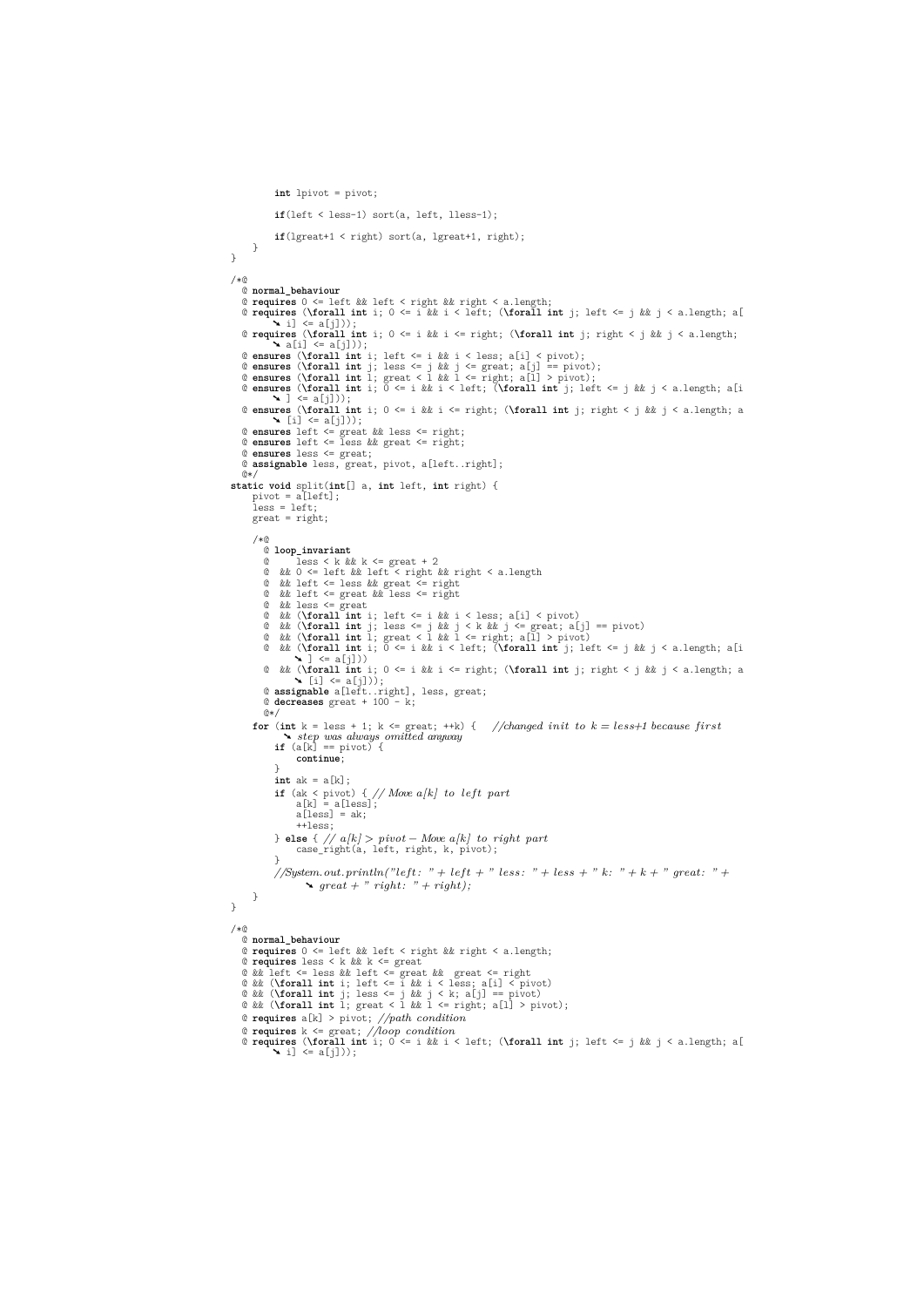```
© requires (\forall int i; 0 <= i && i <= right; (\forall int j; right < j && j < a.length;<br>
© ensures less <= k && k <= great + 1<br>
© && left <= less && great <= right<br>
© && (\forall int i; left <= less && great <= right<br>
     © ensures (\forall int i; 0 <= i && i <= right; (\forall int j; right < j && j < a.length; a<br>
© ensures less <= great;<br>
© ensures less <= great;<br>
© assignable great, less, a[less..great];
    \mathbb{R} /
 static void case_right(int[] a, int left, int right, int k, int pivot) {
int ak = a[k];
       /*@
          @ loop_invariant
            @ a[k] > pivot
@ && a[k-1] == pivot
@ && 0 <= left && right < a.length
            @ && left <= less && great <= right
@ && left <= great
@ && less < k && k <= great+1
            @ && (\forall int i; great < i && i <= right; a[i] > pivot)
@ && (\forall int i; 0 <= i && i < left; (\forall int j; left <= j && j < a.length; a[i
                         \left( \begin{array}{c} 1 & \text{if } 1 \\ 1 & \text{if } 1 \\ 0 & \text{if } 1 \end{array} \right)@ && (\forall int i; 0 <= i && i <= right; (\forall int j; right < j && j < a.length; a
➘ [i] <= a[j]));
           @ assignable great;
           @ decreases great;
           @*/
        while (a[great] > pivot) {
               --</math>} // if great < k here, split() is done. Changed the code to do that properly
if (great < k) {}
        else if (a[great] < pivot) { // a[great] <= pivot a[k] = a[less];<br>a[less] = a[great];
               ++less;
a[great] = ak;
               --great;
        } else { // a[great] = pivot;<br>
a[<b>great</b>] = a<b>k</b>;--great;
       }
}
```
#### **A.3 SwapValues.java**

This class contains the algorithm, occurring within the dual pivot partition, which swaps all elements equal to the pivot elements to the sides of the array range to be sorted. This is done when the central part resulting from the dual pivot partition is larger than  $\frac{5}{7}$  of the array range.

**class** SwapValues {

 $\mathbf{r}$ 

```
static int less, great, pivot1, pivot2;
/*@@ normal_behaviour
    @ requires 0 < 1 && 1 < g && g < a.length-1;<br>@ requires Q1 < p2;<br>@ requires (\forall int i; 1 <= i && i <= g; p1 <= a[i] && a[i] <= p2);
    © requires (\exists int j; 1 <= j && j <= g; a[j] == p1);<br>
© requires (\exists int m; 1 <= m && m <= g; a[m] == p2);<br>
© ensures (\forall int i; 1 <= i && i < less; a[i] == pivot1);<br>
© ensures (\forall int j; 1 esi & i < =
```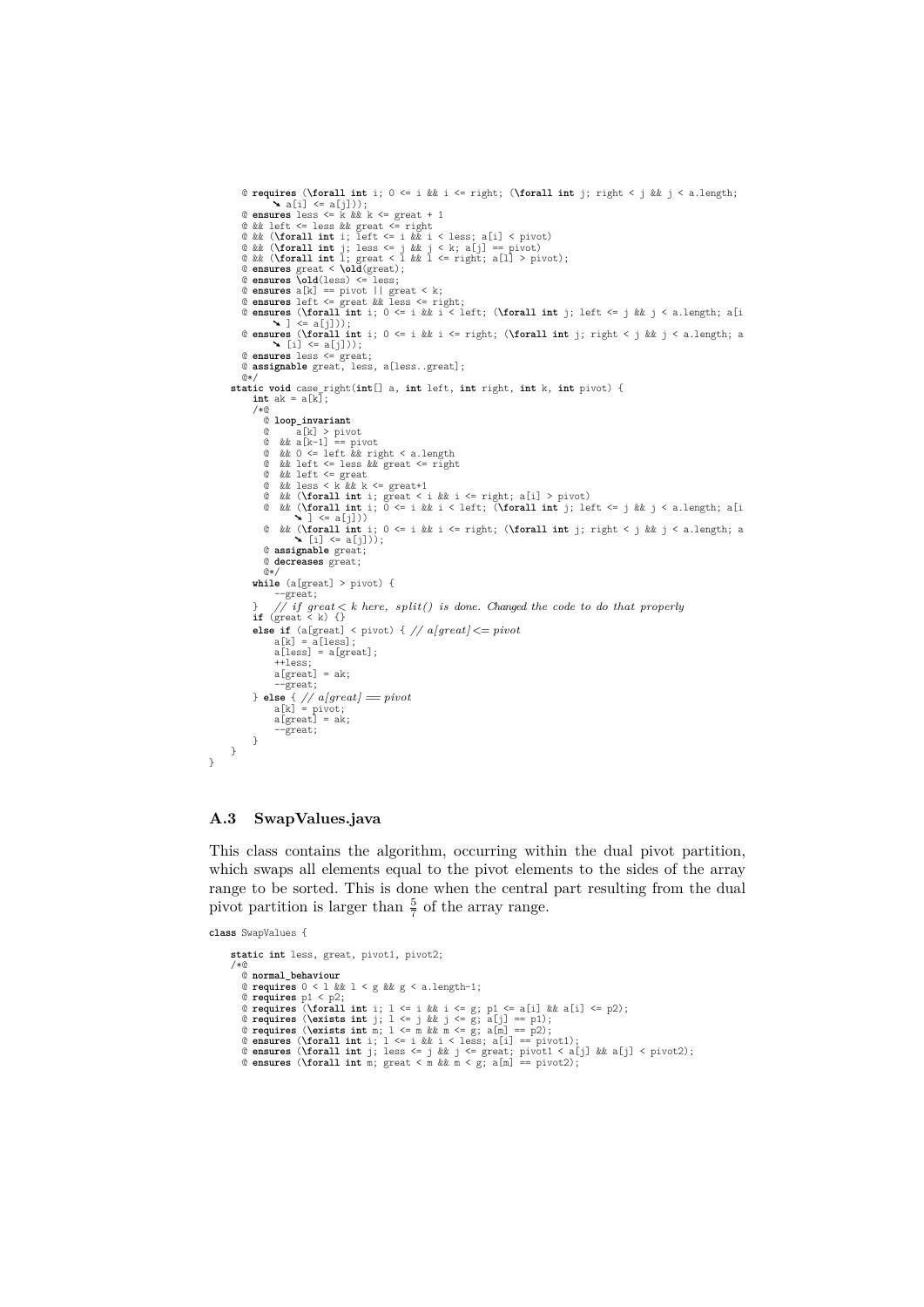```
@ assignable less, great, pivot1, pivot2, a[l..g];
   \bar{a}static void swapValues(int[] a, int l, int g, int p1, int p2) {
       // for easier specification
less = l;
great = g;
       pivot1 = p1;
pivot2 = p2;
     move_less_right(a,l,g);
     move_great_left(a,l,g,less); //last parameter is meaningless here
      outer:
      /*@
         @ loop_invariant
          © 0 < less & & 1 <= less & & 0 <= great & & great <= g & less <= g & pivot1 < pivot2<br>
© & & (\exists int m; 1 <= m & m < -g; a[m] == pivot2<br>
© & & less-1 <= k & k <= great+1 & k < a.length<br>
© & less-1 <= k & less d <= gre
          @ decreases great - k;
@ assignable less, great, a[l..g];
@*/
       for (int k = less - 1; ++k <= great; ) {
int ak = a[k];
             if (ak == pivot1) { // Move a[k] to left part case_left(a,k,1,g);
             } else if (ak == pivot2) { // Move a[k] to right part move_great_left(a,l,g,k);<br>
if (great == k) {<br>
great ==;
                        break outer; // We're done here
                   }
case_right(a,k,l,g);
            }
     }
}
 static void case_right(\text{int}[] a, \text{int} k, \text{int} 1, \text{int} g) {<br>
int ak = a[k];
       if (a[great] == pivot1) { // a[great] < pivot2<br>
a[k] = a[less];<br>
a[less] = pivot1;
            ++less;
       } else { // pivot1 < a[great] < pivot2
a[k] = a[great];
      }
      a[great] = ak;
      --great;
}
static void case_left(int[] a, int k, int l, int g) {
       int ak = a[k];
a[k] = a[less];
      a[less] = ak;++less;}
/*@
    @ normal_behaviour
@ requires 0 <= less && less < great && great <= g && great < a.length;
    @ requires pivot1 < pivot2;<br>
@ requires (\forall int i; less <= i && i <= great; pivot1 <= a[i] && a[i] <= pivot2);<br>
@ requires (\forall int i; less <= j && j <= great; a[j] == pivot1);<br>
@ requires (\exists int m; less <= 
   @ assignable less;
   (0*)static void move_less_right(int[] a, int l, int g) {
     /*@
        @ loop_invariant
```